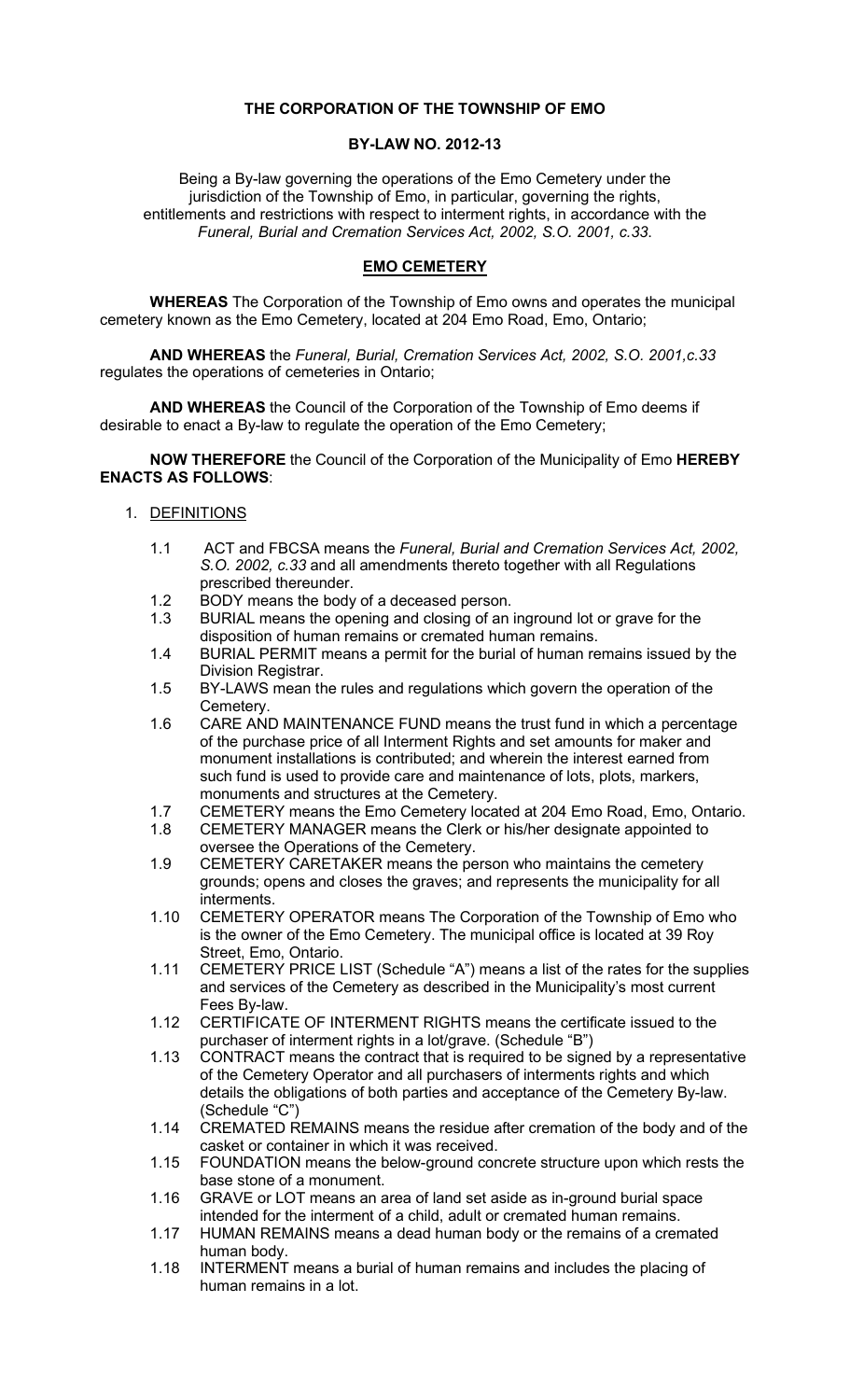- 1.19 INTERMENT RIGHTS means the right to require or direct the interment or inurnment of human remains in a grave and direct the associated memorialisation.
- 1.20 INTERMENT RIGHTS HOLDER means the person who holds the interment rights to inter human remains in a specific lot whether the person be the purchaser of the rights, the person named in the certificate of interment rights or such other person to whom the interment rights have been assigned and shall be listed in the records of the Cemetery.
- 1.21 MARKER means any permanent memorial structure that is set flush and level with the ground, and used to mark the location of a burial lot.
- 1.22 MONUMENT means any permanent memorial projecting above the ground installed within the designated space to mark the location of a burial lot.
- 1.23 NON-RESIDENT means a person who resides outside the Township of Emo.
- 1.24 PLOT or BLOCK means a parcel of land, sold as a single unit, containing multiple burial lots.
- 1.25 PUBLIC REGISTER means the register that is required to be made available to the public and contains the information as prescribed under the FBCSA, Ontario Regulation 30/11.
- 1.26 REGISTRAR means the Registrar appointed under the FBCSA.
- 1.27 REGULAR INTERMENT means the interment of human remains which have not been cremated.
- 1.28 REGULATIONS means the regulations made pursuant to the Funeral, Burial and Cremation Services Act, 2002.
- 1.29 RESIDENT, for the purpose of this by-law, means a person who resides in the Township of Emo, but also includes a former resident of at least 10 years who has moved from the municipality by reason of placement in a long term care home in another municipality, a former resident of at least 10 years who has a deceased spouse or parent interred at the cemetery, or someone who has resided in the municipality for at least 15 of the past 20 years.
- 1.30 TRANSFEREE means a person wherein the interment rights with respect to a lot(s) have been either transferred or resold to such person.
- 1.31 URN means any container used to hold cremated human remains.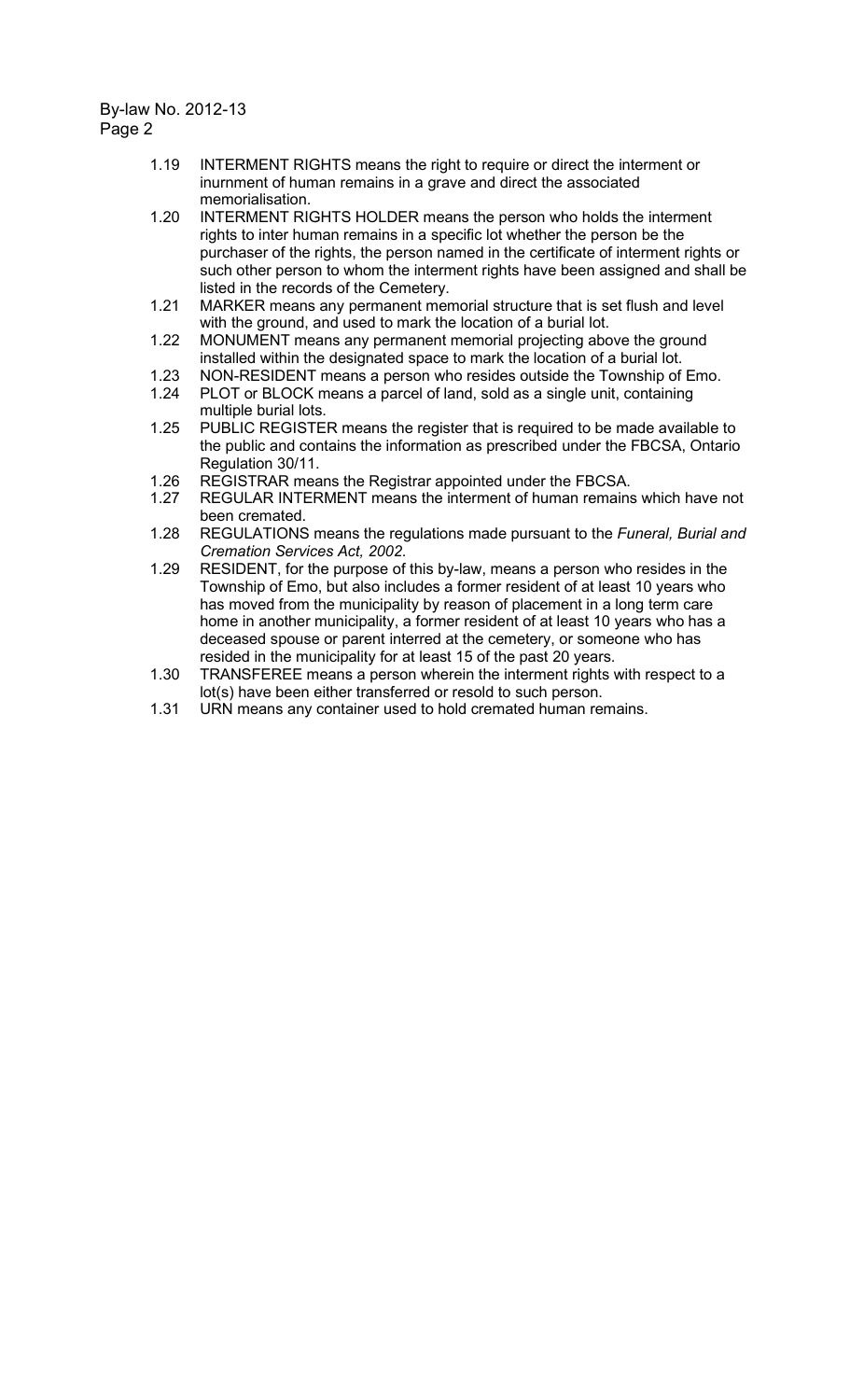### 2. GENERAL INFORMATION

#### 2.1 Hours of Operation:

(a) Normal hours of operation, including burial hours, are Monday to Friday between 8:30 a.m. and 5:00 p.m. (b) Municipal Office hours are Monday to Thursday 8:30 a.m. to 4:30 p.m. and Friday 8:30 a.m. to 4:00 p.m.

- 2.2 General Conduct: The Cemetery Operator reserves the full control over the cemetery operations and management of land within the cemetery grounds.
- 2.3 The Cemetery Operator is committed to protecting the privacy of its Interment Rights Holders. We collect, use and disclose personal information as required by governing federal and provincial legislation. We do not rent, sell, or trade personal information lists. Individuals may request their personal information in writing at any time to ensure that it is correct and current or to edit it.
- 2.4 The Cemetery Operator reserves the right, at its cost, to correct any error that may be made by it in making interments, in the description of the lot, or the transfer or conveyance of any interment rights. The Cemetery Operator may, at its sole discretion substitute other interment rights, or lot of equal value and similar location, as far as is reasonably possible; or refund all money paid on account for such purchase. Notice will be given personally to the Interment Rights Holder. If necessary, it may be mailed to the Interment Rights Holder or their legal representative, at their last appearing address in the record books of the cemetery. In the event any such error may involve the disinterment of remains, the Cemetery Operator shall first obtain the approval of any regulatory authority and the Interment Rights Holder.
- 2.5 By-law: The Cemetery Operator shall be governed by this by-law and all procedures will comply with the Funeral, Burial and Cremation Services Act, 2002, which may be amended periodically. To the extent that any particular provision of this by-law is in conflict with the provisions of the Funeral, Burial and Cremation Services Act, 2002, the provisions of the Funeral, Burial and Cremation Services Act, 2002 shall govern and this by-law shall be deemed to have been amended to conform thereto in all respects.
- 2.6 By-law Amendments: All By-law amendments must be:
	- (a) Published once in a newspaper with general circulation in the locality in which the cemetery is located;

(b) Conspicuously posted on a sign at the entrance of the cemetery; and (c) Delivered to each supplier of markers who has delivered a marker to the cemetery during the previous year, if the by-law or by-law amendment pertains to markers or their installations.

All by-laws and by-law amendments are subject to the approval of the Registrar, Cemeteries Regulation Unit, Ministry of Consumer Services.

- 2.7 Liability: The Cemetery Operator will not be held liable for any loss or damage, without limitation (including damage by the elements, Acts of God, or vandals) to any lot, plot, monument, marker, or other article that has been placed in relation to an interment right save and except for direct loss or damage caused by gross negligence of the cemetery.
- 2.8 Public Register: A public register will be maintained and made available to the public during regular office hours.
- 2.9 Pets and Other Animals: Only human remains shall be interred in the cemetery and in no case shall the bodies of any lower animal be placed in any grave in the cemetery.
- 2.10 Right to Re-Survey: The Cemetery Operator has the right at any time to resurvey, enlarge, diminish, re-plot, change or remove plantings, grade, close pathways or roads, alter in shape or size, or otherwise change all or any part of the cemetery, subject to approval of the appropriate authorities.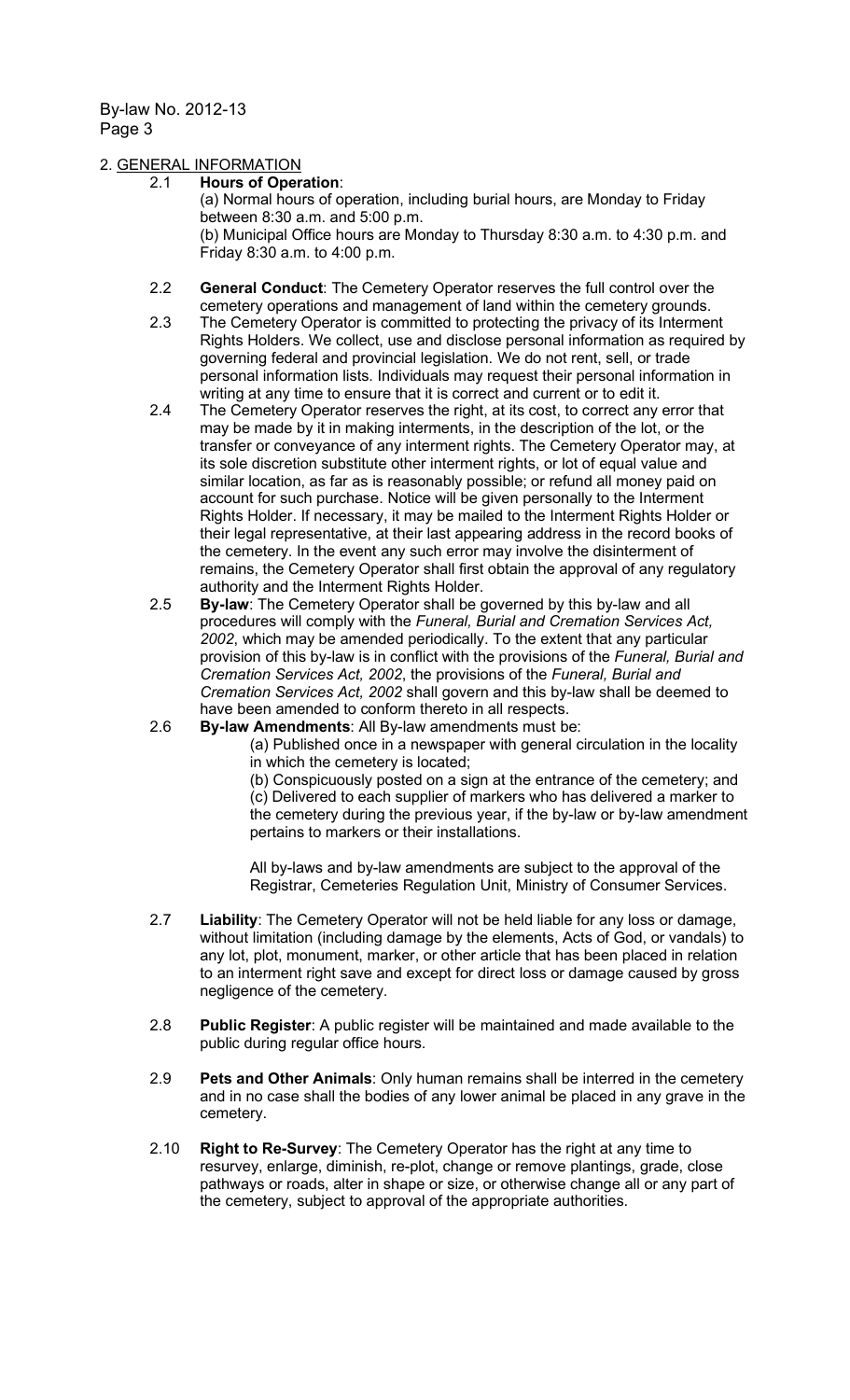- 3. FINANCIAL
	- 3.1 All fees and charges shall be payable in accordance with the Cemetery Price List (Schedule "A") which shall be set annually by Council upon recommendation of the Cemetery Manager, who will forward same to the Cemetery Operator.
	- 3.2 Payments for all fees and charges shall be made to the Cemetery Manager, who will forward same to the Cemetery Operator.
	- 3.3 All revenue and other monies belonging or pertaining to the Cemeteries shall be received by the Treasurer.
	- 3.4 As required by sections 166 and 168 of Regulation 30/11, a percentage of the purchase price of all interment rights, and a prescribed amount for monuments and markers is contributed into the care and maintenance fund. Income from this fund is used to provide only general care and maintenance of the cemetery. Contributions to the care and maintenance fund are not refundable except when interment rights are cancelled within the thirty (30) day cooling off period.
	- 3.5 The Treasurer shall keep such books, accounts and records as are necessary for properly recording and exhibiting all financial matters pertaining to the Cemeteries as may be prescribed.
	- 3.6 The Treasurer shall maintain, invest, and administer the Care and Maintenance Fund in accordance with the provisions of the Act and the regulations made there under.
	- 3.7 The Cemetery Manager shall submit a yearly annual budget to Council setting out operating and capital expenses for approval of Council. In determining the budget, the Cemetery Manager shall not be bound to expend the whole of operating or capital revenues in any year or years but may accumulate and hold or subsequently expend the same or any part thereof, or invest the same or any part thereof.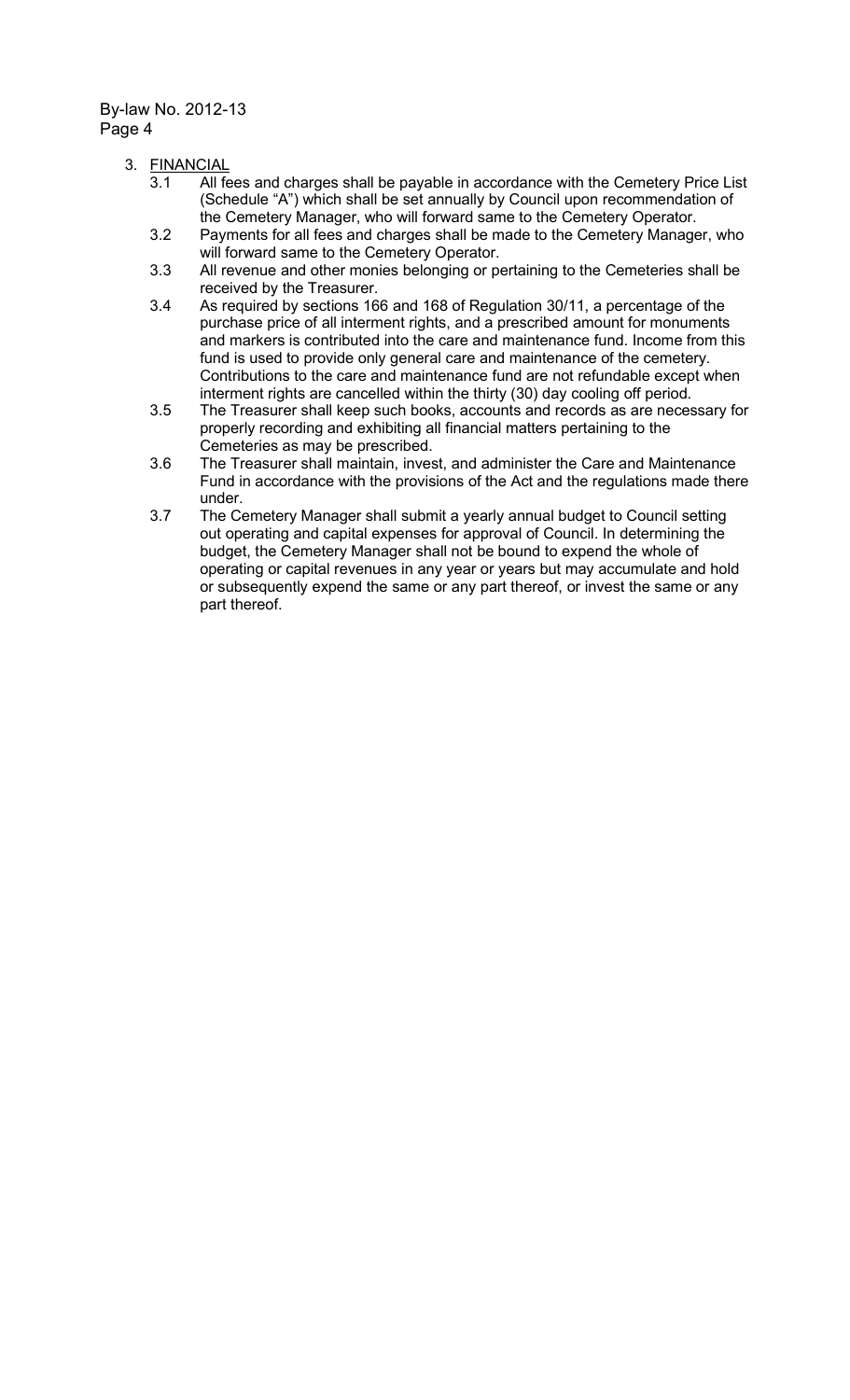### 4. SALE OF INTERMENT RIGHTS

- 4.1 Purchasers of interment rights acquire only the right to direct the burial of human remains, and the installation of monuments, markers and inscriptions, subject to the conditions set out in the cemetery by‐laws. In accordance with the cemetery by-law, no burial, inurnment, or installation of any monument, marker, inscription, or memorialisation is permitted until the interment rights have been paid in full. An interment rights certificate (Schedule "B") will be issued to the Interment Rights Holder(s) when payment has been made in full. The purchase of interment rights is not a purchase of Real Estate or real property. An Interment Rights Holder wishing to resell their interment rights may advise the Cemetery Operator of their intention prior to seeking a third party buyer for their interment rights.
- 4.2 The Cemetery Operator has for sale the following interment rights: Regular Lots/Graves (One full burial prior to 4 cremation burials permitted or four cremation burials permitted per lot)
- 4.3 All prices for cemetery lots and services shall be set out in the User Fees By-law. Prices for lot(s) shall include the applicable portion for deposit to the Cemetery's Care and Maintenance Fund.
- 4.4 All interment rights and cemetery services shall be paid in full at the time of purchase or service; and may be purchased by cash or cheque.
- 4.5 The monies received for Interment Rights shall be held by the Treasurer for a period of thirty (30) days as prescribed by the Act.
- 4.6 The Cemetery Operator shall after the thirtieth  $(30<sub>th</sub>)$  day but before sixty  $(60)$ days, transfer the monies received for interment rights into the Cemetery Care and Maintenance Fund and Operating Fund.
- 4.7 The Cemetery Operator shall provide each Interment Rights Holder at the time of sale with:
	- (a) a copy of the Certificate of Interment Rights (Schedule "B");
	- (b) a copy of the Contract for Purchase of Interment Rights (Schedule "C");
	- (c) a copy of the Cemetery By-law; and
	- (d) a copy of the current Cemetery Price List (Schedule "A").
- 4.8 In order for the Contract for Purchase of Interment Rights to be valid, it must be signed and dated by both the Purchaser and the duly authorized representative of the Cemetery Operator.
- 4.9 The Certificate of Interment Rights shall specify:
	- (a) the name of the Interment Rights Holder,
		- (b) the size of the lot
		- (c) the location of the lot;
		- (d) the date of purchase;
		- (e) the amount paid for the lot
		- (f) the amount to be deposited in the Care and Maintenance Fund
		- (g) the amount of tax;
		- (h) the amount refundable;

(i) a statement regarding transfer/resale restrictions of said interment rights; and shall be subject to the existing regulations or such regulations as may from time to time be determined by the Council;

- 4.10. The purchaser of Interment Rights shall be provided with a Contract, at the time the Contract is made, which shall indicate:
	- (a) the name, address and telephone number of the Operator;
	- (b) the Operator's licence number as provided by the Registrar;
	- (c) the Contract reference number;
	- (d) the date interment rights were purchased;
	- (e) the name, address and telephone number of the purchaser;
	- (f) the name, address and telephone number of the Interment Rights Holder;
	- (g) the location and dimensions of the Lot(s) being purchased;
	- (h) the number and type of interments permitted in each Lot;

(i) the purchase price including an itemized breakdown of Cemetery Supplies and Services charges and all applicable taxes;

(j) the amount being set aside for the Care and Maintenance Fund;

(k) the existence of a By-law that governs the operation of the Cemetery and includes restrictions on Interment Rights in the Cemetery;

(l) any limitations or restrictions on exercising the interment rights;

(m) any limitations with respect to markers, lot decorations and private structures; and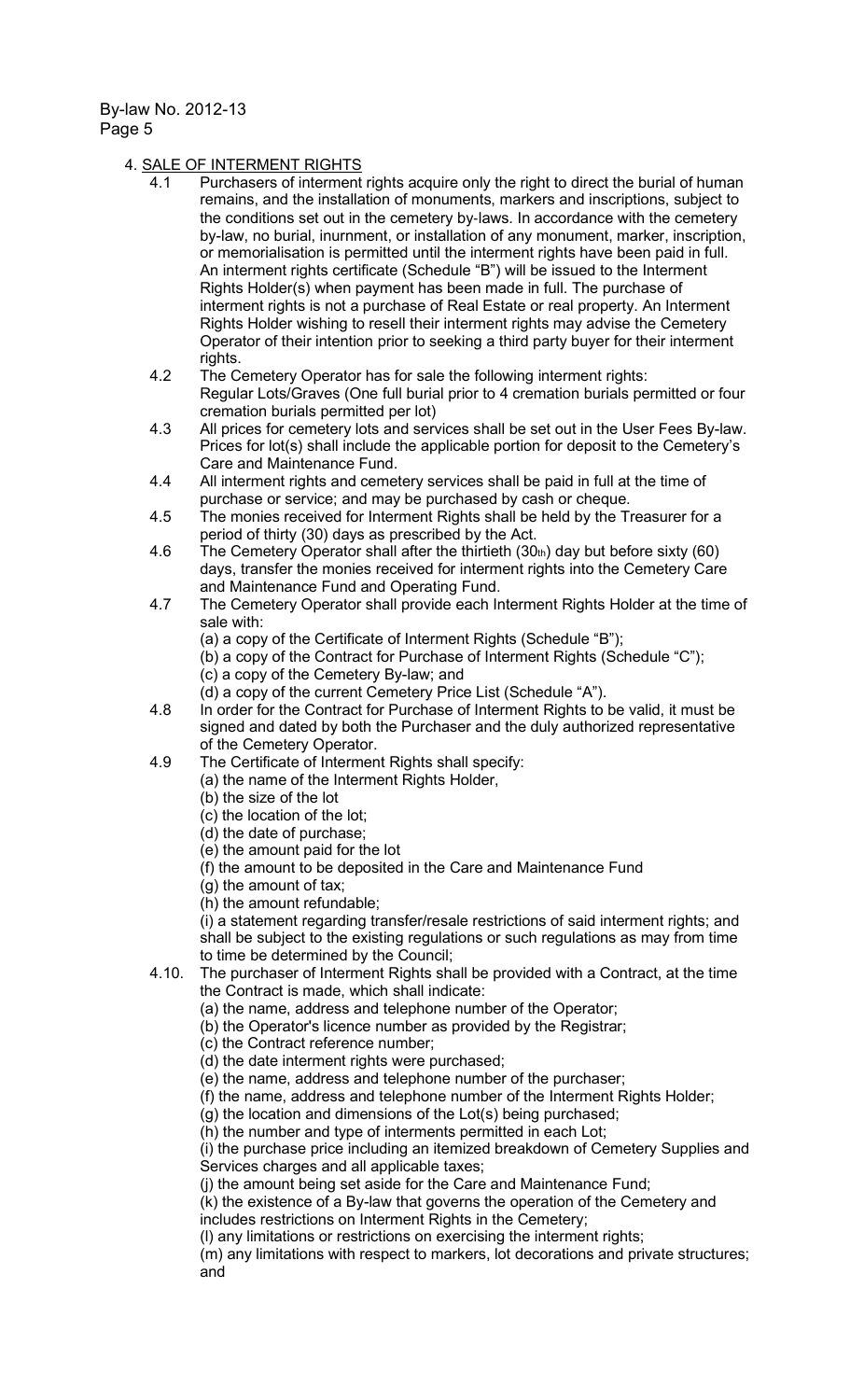(n) the requirement that payment under the contract shall be applied first to the purchase of the rights before being applied to the purchase of any other supplies or services under the contract.

4.11 A Contract for the provision of licensed supplies or services is not enforceable by the Operator unless,

(a) the Contract is written, signed by both parties and complies with the regulations;

(b) the Contract sets out the purchaser's cancellation rights under the Act; (c) the Contract sets out all the supplies and services to be provided and the

price charged for each of them;

(d) the Operator delivers a signed copy of the Contract to the purchaser in the prescribed manner; and

(e) in the case of a Contract for the purchase of Interment Rights, the Operator delivers to the purchaser,

(i) a copy of the By-laws of the Cemetery and written notice as to whether the By-laws of the Cemetery permit the purchaser to resell the Interment Rights to a third party, and;

- (ii) a description of the location of the lot that is purchased.
- 4.12 The Cemetery Operator shall not reserve lots for future purchase.
- 4.13 The Interment Rights Holder shall notify the Cemetery Operator of any changes in their mailing address.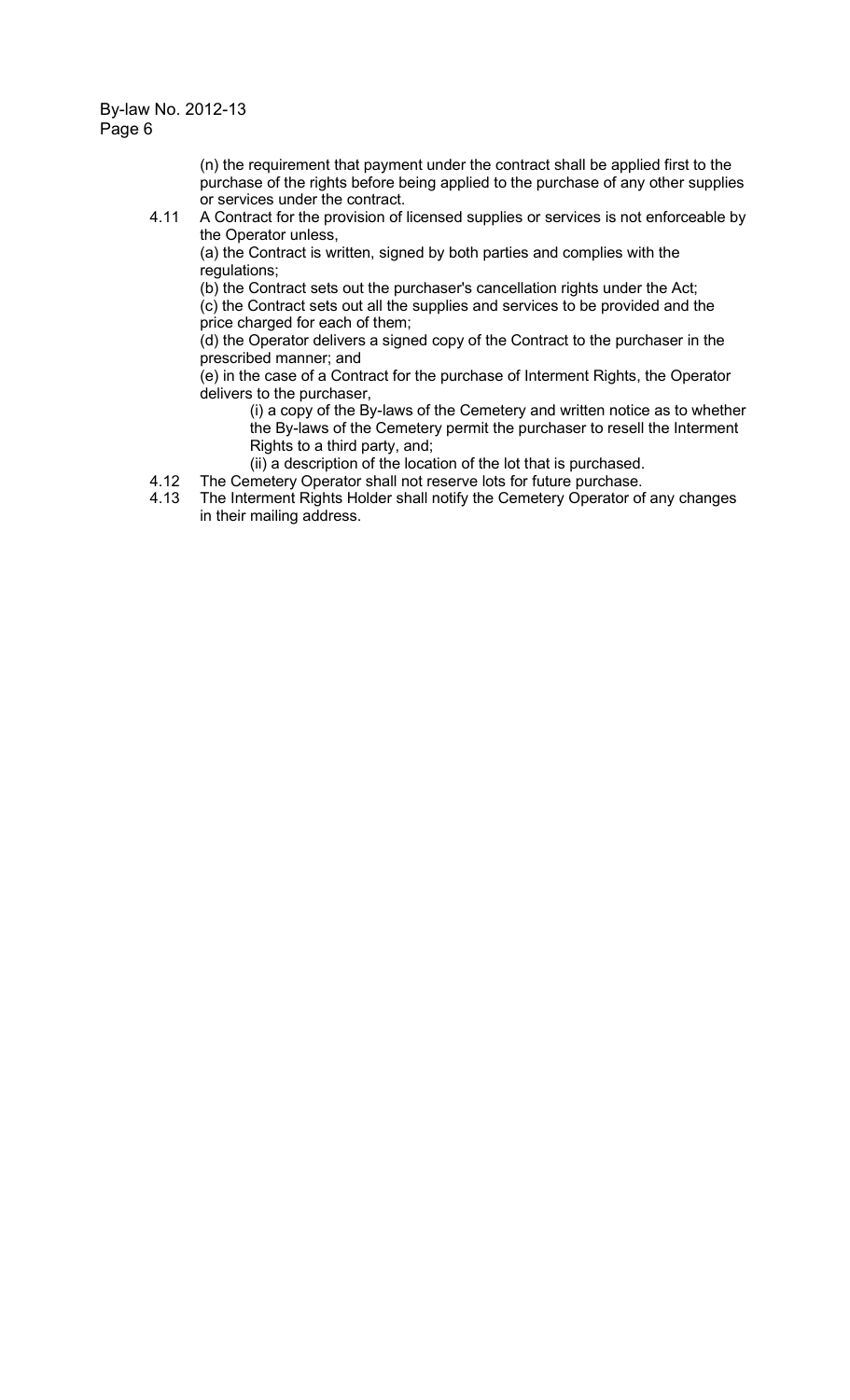### 5. CANCELLATION OR RESALE OF INTERMENT RIGHTS

- 5.1 Cancellation of Interment Rights within 30 Day Cooling-Off Period: The purchaser of interment rights has the right to cancel an interment rights contract within thirty (30) days of signing the interment rights contract ("30-day cooling-off period") by providing written notice of the cancellation to the Cemetery Operator. The Cemetery Operator will refund all monies paid by the purchaser within thirty (30) days from the date of the request for cancellation less sums chargeable under the contract or pursuant to the FBCSA in respect of interment services provided within the 30 day period at the request and with the consent of the Interment Rights Holder or his or her assign or representative.
- 5.2 Notice of Resale and Transfer of Interment Rights: The Cemetery Operator permits an Interment Rights Holder to sell or transfer their interment rights to a third party, at no more than the current price listed on the Cemetery Price List, as long as the sale or transfer is conducted through the Cemetery Operator and the purchaser meets the qualifications and requirements as outlined in this bylaw.
- 5.3 Resale of Interment Rights after 30 Day Cooling-Off Period: Unless the interment rights have been exercised the purchaser retains the right to re‐sell the interment rights. Once payment for the interment rights has been made in full, and an interment rights certificate has been issued, the Interment Rights Holder(s), as recorded on the cemetery records, has right to re-sell the interment rights. Any resale of the interment right shall be in accordance with the requirements of the cemetery by-laws and in keeping with the FBCSA. If any portion of the interment rights in relation to a specific lot has been exercised, the purchaser, or the Interment Rights Holder(s) is not entitled to resell the interment rights in relation to that specific lot.

### 5.4 Requirements for Resale of Interment Rights:

(a) The Interment Rights Holder(s) intending to sell their rights shall provide the following documents to the Cemetery Operator so that the operator can confirm the ownership of the rights and provide the third party purchaser with a the required certificate etc.:

(1) an interment rights certificate endorsed by the current rights holder;

(2) a written statement of the number of lots that have been used in the plot and the number of lots that remain available;

(3) any other documentation in the Interment Rights Holder(s) possession relating to the rights.

- (b) The third party purchaser will be provided with the following documents by the Cemetery Operator:
	- (1) an interment rights certificate endorsed by the current rights holder;
	- (2) a copy of the cemetery's current by‐laws;
	- (3) a copy of the cemetery's current price list;

(4) a written statement of the number of lots that have been used in a plot and the number of lots that remain available; and

(5) any other documentation in the Interment Rights Holder(s) possession relating to the rights.

- (c) The Cemetery Operator will require:
	- (1) the following Resale Endorsements completed and signed:
	- Rights Holder(s) Endorsement of Resale;

- Acknowledgement of Transferee(s); and

- Cemetery Operator Acknowledgement and Acceptance of the Resale. (2) confirmation that the person selling the interment rights is the person registered on the cemetery records and that they have the right to re‐sell the interment rights;

(3) a statement of any money owing to the Cemetery Operator in respect to the interment rights.

- 5.5 Once the endorsed certificate and all required information has been received by the Cemetery Operator from the rights holder(s), the Cemetery Operator will issue a new interment rights certificate to the third party purchaser.
- 5.6 Upon completion of Section 5.4 and 5.5, the third party purchaser or transferee(s) shall be considered the current Interment Rights Holder(s) of the interment, and the resale or transfer of the interment rights shall be considered final in accordance with the cemetery by‐laws and the FBCSA.
- 5.7 The Cemetery Operator shall charge an administration fee for the resale or transfer of interments rights in accordance with the current Cemetery Price List.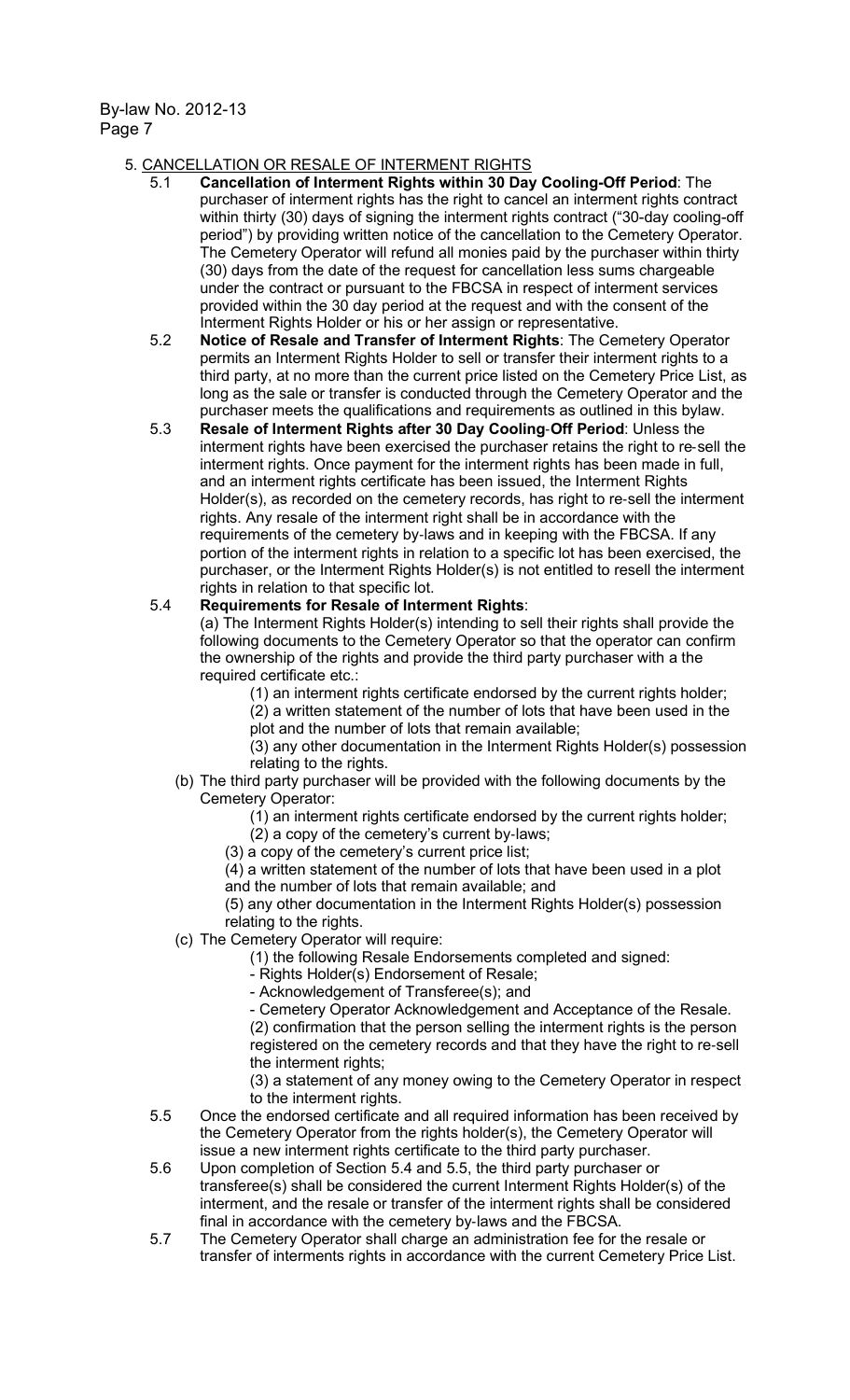> 5.8 Repurchase of Interment Rights: The Cemetery Operator does not prohibit the resale of an interment rights and may repurchase the interment rights from the Rights Holder(s) if the Cemetery Operator so desires and may negotiate a purchase price so long as the seller acknowledges being aware of the Cemetery Operators current price list amount for interment rights. The Cemetery Operator shall not repurchase the interment rights of any lot or plot wherein the rights have been exercised. Also, the Cemetery Operator shall not repurchase the interment rights of any lot or plot wherein a monument/marker is installed on said lot or plot, unless the Rights Holder removes such monument/marker at their own expense prior to the repurchase.

## 6. TRANSFER OF LOTS

- 6.1 For the purposes of Section 6, 'Transfer' means a gift, a bequest or devolution under a will but not a resale of interment rights. The Cemetery reserves the right to require the production of a notarial copy of the Will or Certificate of Appointment of Estate of Trustee or other evidence sufficient to prove ownership or authority to deal with the Interment Rights.
- 6.2 To ensure the correctness of records of ownership and interments, no transfer of any lot or interest therein shall be binding upon the Cemetery until a Transfer Form and such other particulars as may be necessary for proper identification is completed and given to the Cemetery Manager. Upon receipt of the Transfer Form and other documentation if required, and the payment of a fee, the transfer shall be made and a new Certificate of Interment Rights issued to the Transferee along with a copy of the cemetery by-law and price list.
- 6.3 Further, any transfer of interment rights within five (5) years of the original purchase or if deemed to be in an attempt to subvert the requirement for the payment of non-resident fees, shall be subject to the applicable transfer fee plus the difference between the resident and non-resident rate.
- 6.4 In the case of a transfer, the Cemetery Caretaker must confirm that all lots transferred are usable prior to an interment taking place.
- 6.5 If a rights holder wishes to transfer the ownership of a vacant lot back to the Township he/she shall receive a refund of the original purchase price less the amount paid into Care and Maintenance.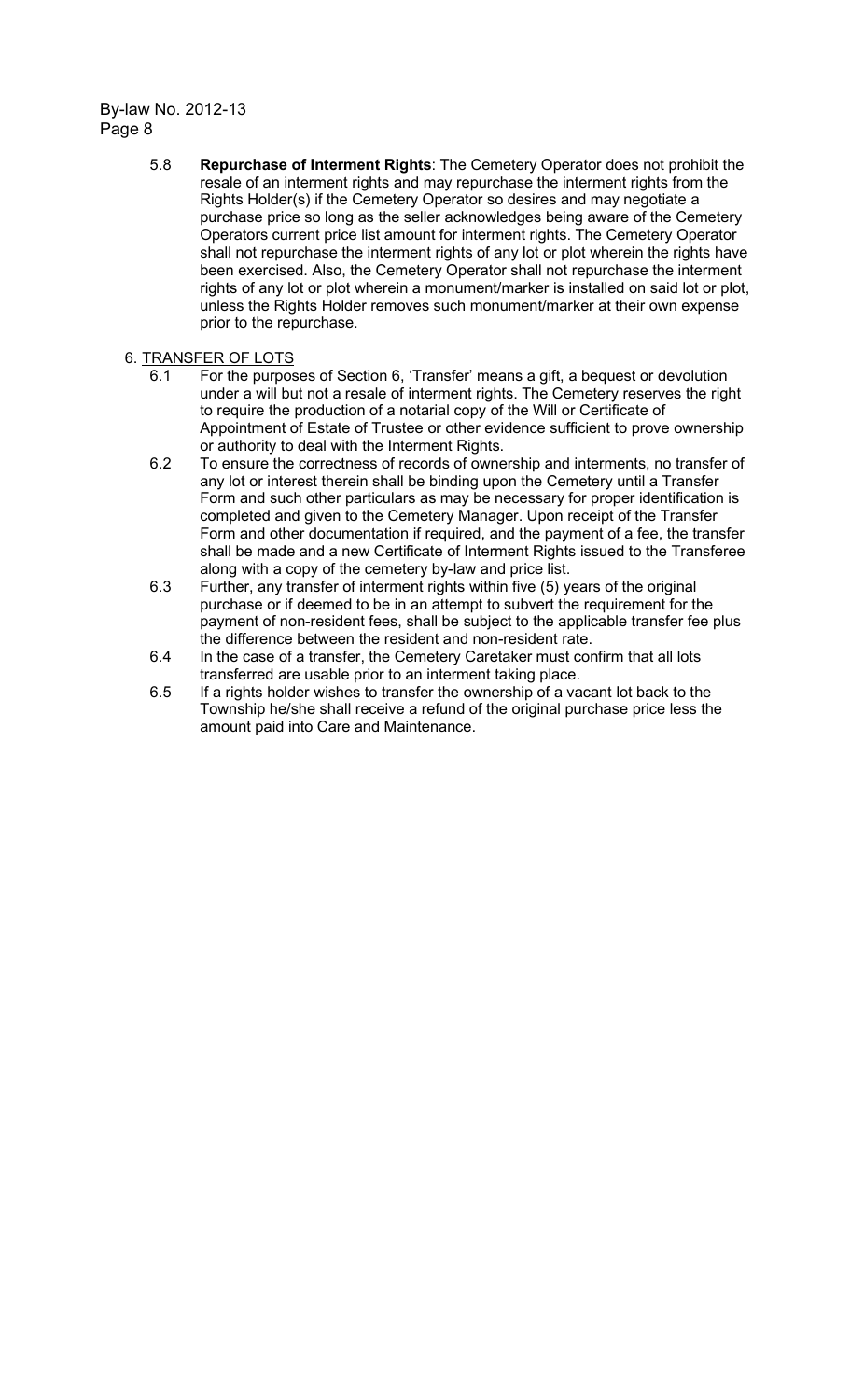#### Page 9

#### 7. INTERMENTS

- 7.1 The Interment Rights Holder(s) must complete an Order for Interment Form prior to a burial taking place. Should the Interment Rights Holder be deceased, the Order for Interment Form shall be completed by the person authorized to act on behalf of the Interment Rights Holder, ie. Personal Representative, Estate Trustee, Executor or Next of Kin.
- 7.2 When interment rights are held jointly by two or more persons, an Order for Interment Form will be accepted from either or any of them or their authorized representative.
- 7.3 Verbal orders for interments shall be accompanied by a completed Order for Interment Form prior to an interment taking place.
- 7.4 The Cemetery shall not be responsible for any errors on the Order for Interment Form and shall not be responsible for any errors or misunderstandings that may arise on verbal orders.
- 7.5 An Authorization Form shall be completed for a request for an interment in the event that the interment rights for a grave are not recorded under the deceased's name.
- 7.6 A burial permit issued by the Registrar General or equivalent document showing that the death has been registered with the province must be provided to the Cemetery Manager or Cemetery Caretaker prior to a burial taking place. A Certificate of Cremation must be submitted to the Cemetery Manager or Cemetery Caretaker prior to the burial of cremated remains taking place.
- 7.7 In accordance with the FBCSA the purchaser of interment rights must enter into a cemetery contract, providing such information as may be required by the Cemetery Operator for the completion of the contract and the public register prior to each burial of human remains.
- 7.8 Persons requesting interments shall be held responsible for charges incurred. Payment for interments must be made to the Cemetery Operator before a burial can take place. The interment fee includes the opening and closing of the lot. Rates may be adjusted from time to time without prior notice.
- 7.9 The Cemetery Operator shall be given notice of each interment at least sixteen (16) working hours (2 business days) in advance for interments (April 15 – Nov 15), except under special circumstances or at the discretion of Council with weather permitting. The Cemetery Operator cannot be responsible for having lots prepared for funerals unless such notice is given.
- 7.10 Every effort will be made to complete a burial on the assigned day and time. If due to inclement weather conditions, health and safety concerns, or conditions beyond the Cemetery Operator's control, a burial cannot be made at the scheduled time, the burial shall be completed as soon as possible at a later time.
- 7.11 No interment shall be made on Sunday or Statutory Holidays, except upon receipt of a Doctor's Certificate stating that a burial must be made within twentyfour (24) hours of the death in accordance with the regulation of the Ontario Ministry of Health for control of communicable diseases.
- 7.12 The opening and closing of graves may only be conducted by Cemetery Caretaker, or his/her assistant or those designated to do work on behalf of the Cemetery Operator.
- 7.13 Cremated remains are not permitted to be scattered on a grave.<br>7.14 Not more than one regular interment shall be made in the same
- Not more than one regular interment shall be made in the same grave. One regular interment prior to up to four cremation interments are permitted in regular grave. Up to four cremation interments may be permitted in any one regular grave.
- 7.15 Urn vaults with exterior dimensions larger than 12" x 12" x 12" shall not be permitted in the Cemetery.
- 7.16 An urn may be placed inside a casket to be interred; however the fee for one (1) regular interment as determined by the Cemetery User Fees will be required.
- 7.17 The Cemetery Caretaker or his/her assistant shall be in attendance at each interment.
- 7.18 The Cemetery Operator will exercise all due care in making interments and disinterment's, but it is not responsible for damage to any casket, urn or other container sustained during interment or disinterment.
- 7.19 Where no interment has been made in a lot for more than twenty (20) years, the Municipality may proceed to repossess the unused lot in accordance with the Act.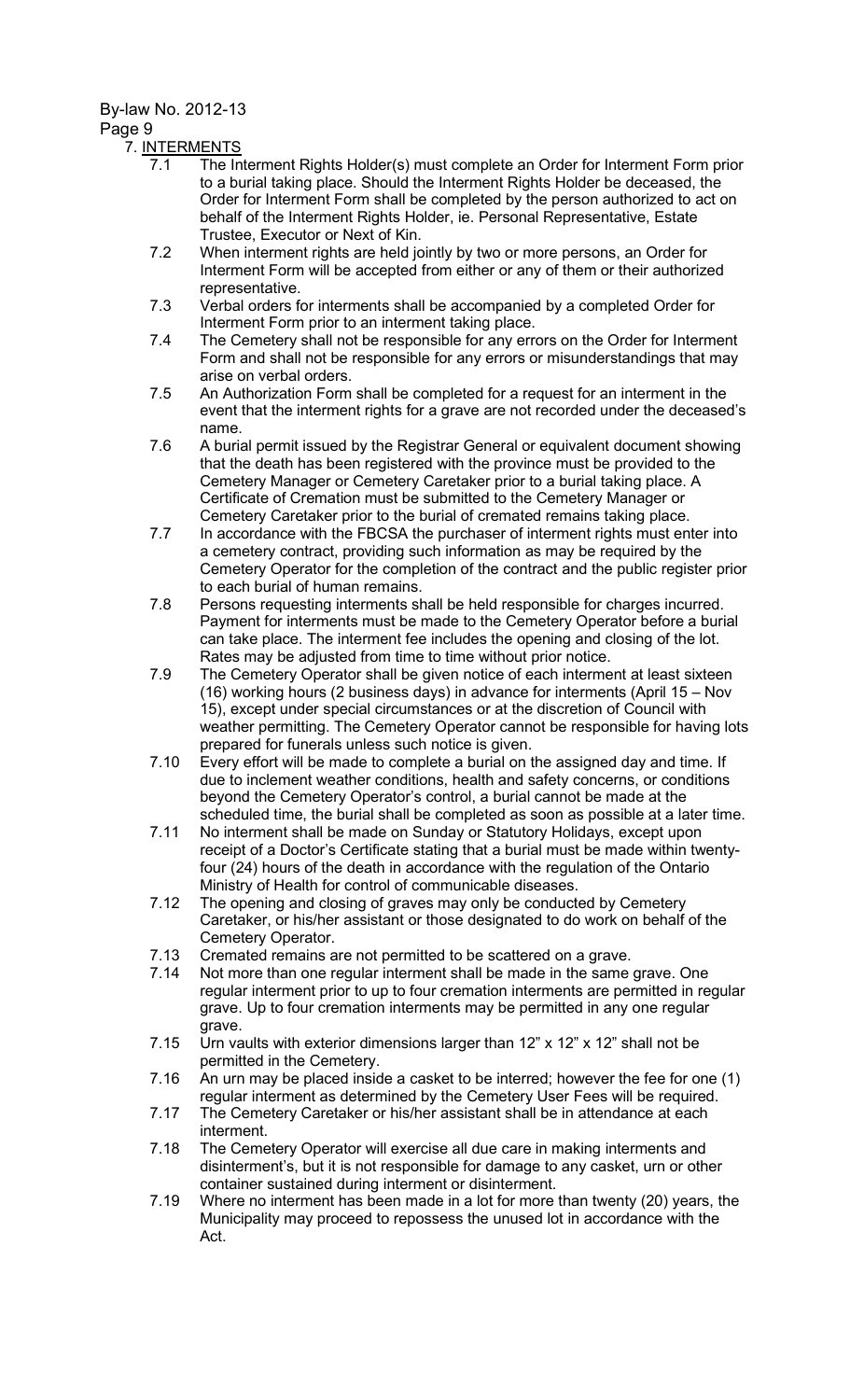## Page 10

8. DISINTERMENTS (Schedule "D")

- 8.1 Human remains may be disinterred from a lot provided that the written consent (authorization) of the interment rights holder has been received by the cemetery operator and the prior notification of the medical officer of health. A certificate from the local medical officer of health must be received at the cemetery office before the removal of casketed human remains may take place. A certificate from the local medical officer of health is not required for the removal of cremated remains.
- 8.2 In special circumstances the removal of human remains may also be ordered by certain public officials without the consent of the interment rights holder and/or next of kin(s).
- 8.3 Before a disinterment is to take place the Cemetery Operator requires three (3) days' notice so that arrangements can be confirmed with the Northwestern Health Unit.
- 8.4 The human remains of persons who have died from contagious diseases may be removed only with the consent of the local medical officer of health or other public official having authority.
- 8.5 When a disinterment is to take place, the Cemetery Caretaker is responsible to open the grave and the Funeral Director retained for the purpose of the disinterment is responsible to disinter the body.

# 9. MONUMENTS AND MARKERS (Schedule "E")

- 9.1 For the installation of any monument or flat marker, a Foundation or Marker Form must be completed, including the proposed location, dimensions, material of structure, and inscription information.
- 9.2 Monuments shall not be placed on lots until one year after regular interment due to subsidence of new graves.
- 9.3 No memorial or other structure shall be erected or permitted on a lot until all charges have been paid in full, including the Care and Maintenance fee and the foundation installation fee for monuments.
- 9.4 The Cemetery Operator reserves the right to determine the maximum size of monuments/markers, their composition, their number and their location on each lot with the following conditions:

(a) must not be of a size that would interfere with any future interments; (b) monuments shall be placed at the head of the lot;

(c) a flat marker may be placed at the foot of the lot that contains an existing upright monument. The marker shall be placed at the end of the grave farthest from the monument. All additional markers shall be approved by the Cemetery Caretaker;

(d) a flat marker may be placed at the head of a lot provided there is no upright monument erected on said lot.

(e) all monuments/markers shall face east;

(f) all markers are to be flat on top and set level with the ground so that a lawn mower can pass safely over them and shall be set in the ground by the Cemetery Caretaker or his/her assistant, or the monument dealer/supplier in accordance with cemetery specifications.

(g) the base of a monument on a single lot shall not exceed two-thirds (2/3) the width of the lot on which the monument is erected. On a double grave, the base of a monument shall not exceed (4') or 48" in width. On multiple graves (ie. three, four, etc.), the base of a monument shall not exceed five feet (5') or 60" in width.

(h) no monument, including the base, shall exceed four feet (4') in height. (i) at a single or double lot, a flat marker shall not exceed two-thirds (2/3) the width of the lot, including the base, on which the marker is installed. (j) the minimum thickness for flat markers including footstones is 4 inches or 10 cm.

- 9.5 No monument shall be delivered to the cemetery for installation until the monument foundation has been completed, and the marker retailer has been notified by the Cemetery Operator.
- 9.6 In the event that a monument located on a lot prevents a regular interment from taking place, only cremated remains will be permitted to be interred on such lot unless the Interment Rights Holder is prepared to remove, at its own expense, such monument/foundation to permit a regular interment to take place.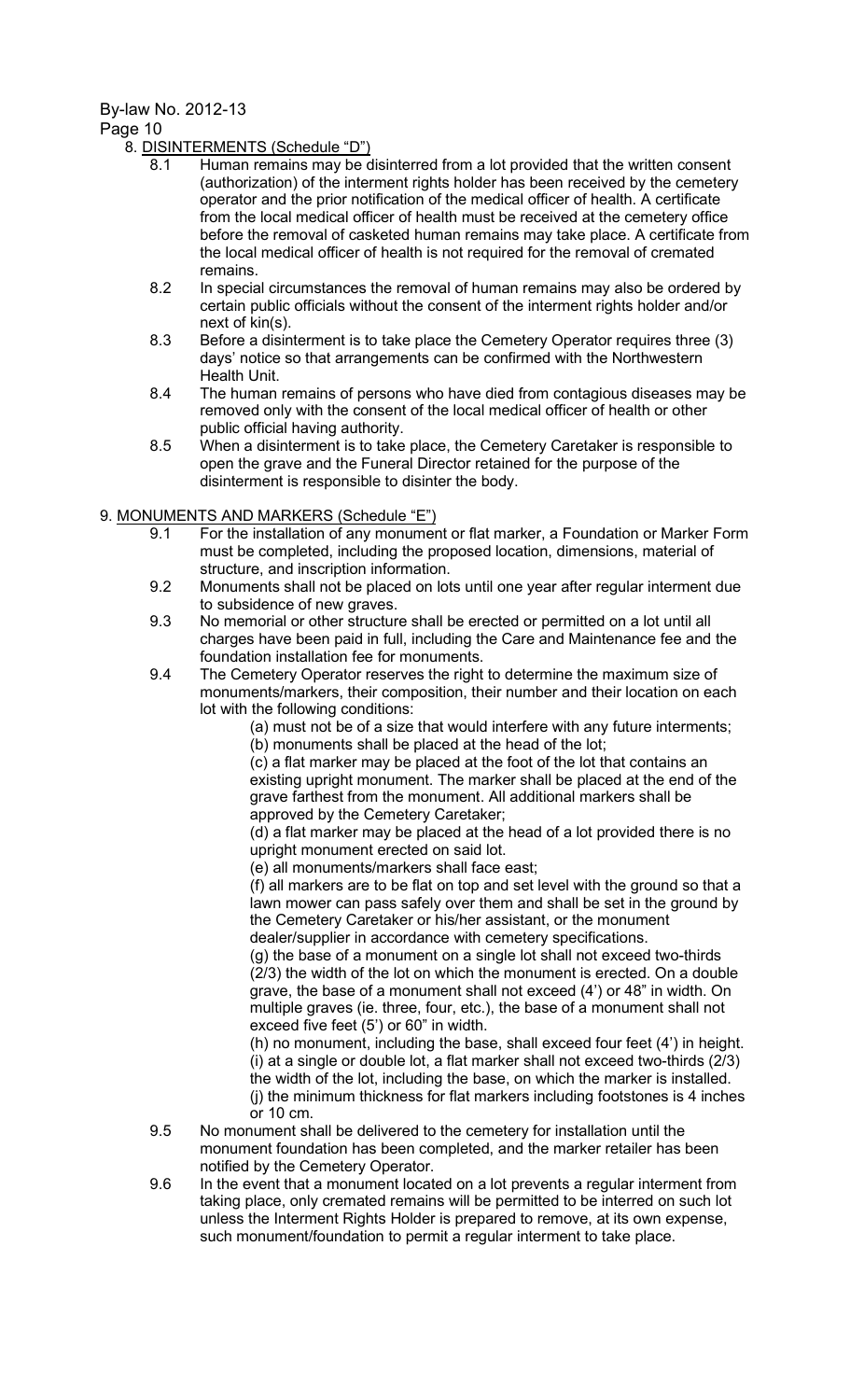Page 11

- 9.7 No free standing wooden memorial crosses (†) shall be permitted to be installed on any grave.
- 9.8 No monument, footstone, marker or memorial of any description shall be placed, moved, altered, or removed without permission from the Cemetery Operator.
- 9.9 When any monument, gravestone or memorial, of any kind, is to be removed, or any inscription made or cleaning done, permission shall be obtained from the Cemetery Manager.
- 9.10 Minor scraping of the monument base of an upright monument due to grass/lawn maintenance is considered to be normal wear.
- 9.11 The Cemetery Operator will take reasonable precautions to protect the property of Interment Rights Holders, but it assumes no liability for the loss of, or damage to, any monument, marker, or other structure, or part thereof.
- 9.12 The Cemetery Operator does not accept any responsibility or liability for a picture, photograph or monument should a picture or photograph become lost, faded, cracked, damaged or need to be removed.
- 9.13 Should any monument or marker present a risk to public safety because it has become unstable, the Cemetery Operator shall do whatever it deems necessary by way of repairing, resetting, or laying down the monument or marker or any other remedy so as to remove the risk.
- 9.14 The Cemetery Operator reserves the right to remove at its sole discretion any marker, monument, or inscription which is not in keeping with the dignity and decorum of the cemetery as determined by the Cemetery Manager.
- 9.15 Any contractor performing work at the cemetery at the request of any person who damages any lot, upright monument, marker or other structure, or otherwise does any injury in the cemetery, shall be personally responsible for such damage or injury and in addition thereto, his/her employers shall be liable.
- 9.16 All work done by monument/marker dealers should be done during regular office hours of the Cemetery, unless special permission is obtained from the Cemetery Manager.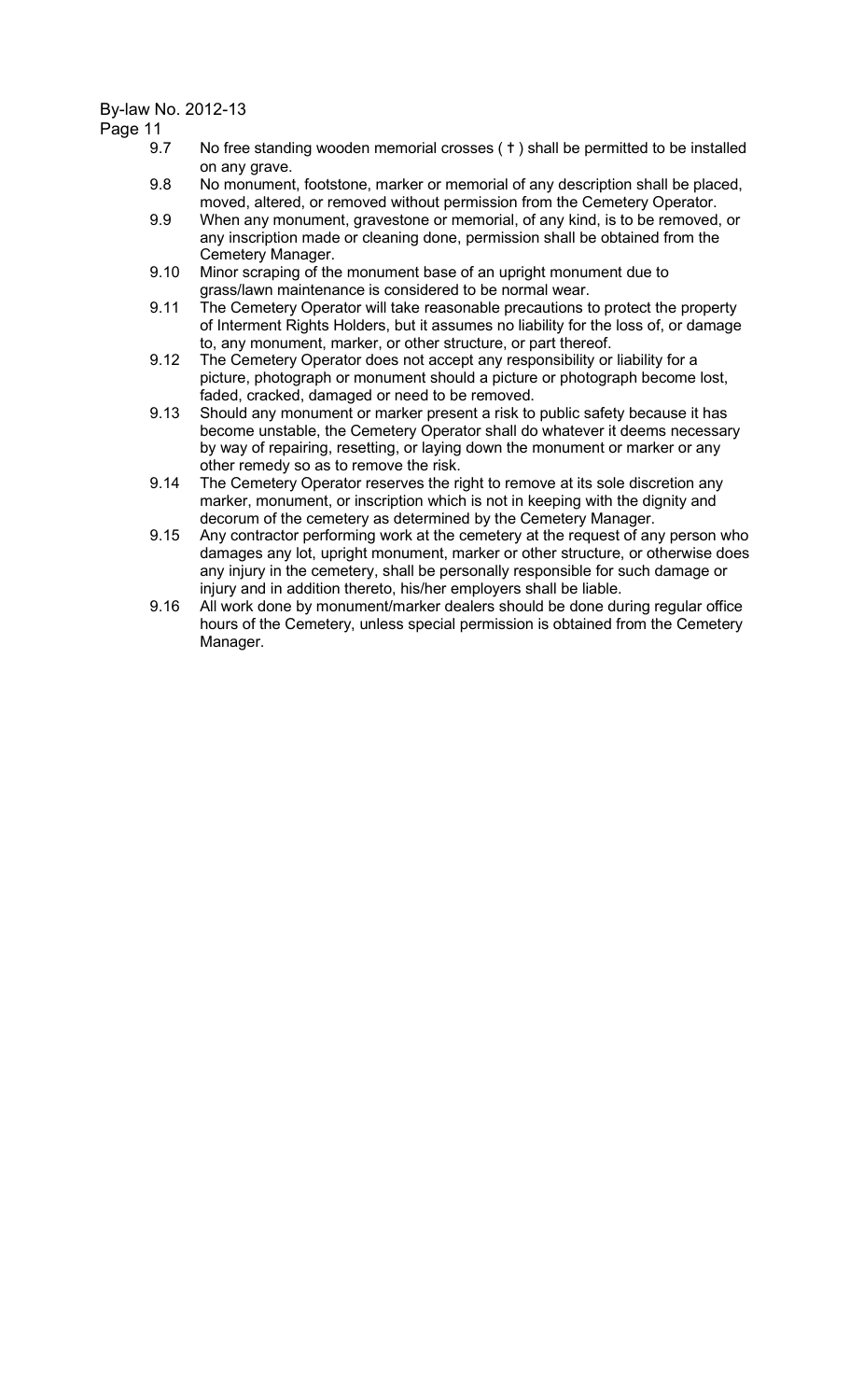# Page 12

# 10. FOUNDATION WORK

- 10.1 A concrete foundation is required for all upright monuments.
	- 10.2 All foundations for monuments shall be built at the expense of the Interment Rights Holder.
	- 10.3 The foundation shall be built in the designated space as marked by the Cemetery Caretaker. If incorrect dimensions have been given on the Foundation Order Form, signed by the Interment Rights Holder or a person authorized to act on the Holder's behalf, and/or the monument supplier, the foundation will be removed and rebuilt or modified by the Internment Rights Holder and at the expense of the Interment Rights Holder or person acting on behalf of the Holder.
	- 10.4 Foundations for monuments shall be level with the surrounding ground and shall not exceed six (6) inches in thickness. Foundations must be cured for a minimum of forty-eight (48) hours before placing the monument.

# 11. CARE OF LOTS

- 11.1 Income from the Care and Maintenance Fund shall be expended to maintain secure and preserve the cemetery grounds. Such expenses may include, but are not limited to expenses arising from:
	- Re‐levelling and sodding or seeding of lots
	- Maintenance of cemetery roads, sewers and water systems
	- Maintenance of perimeter walls and fences
	- Maintenance of cemetery landscaping
	- Repairs and general upkeep of cemetery maintenance buildings and equipment
- 11.2 The Cemetery Operator reserves the right to regulate the articles placed on lots that pose a threat to the safety of all Interment Rights Holders, visitors to the cemetery, Cemetery Contractor or his/her assistant or those designated to do work on behalf of the Cemetery Operator; prevents the Cemetery Operator from performing general cemetery operations; or are not in keeping with the respect and dignity of the cemetery. Prohibited articles will be removed and disposed of without notification.
- 11.3 No person shall plant trees, flower beds or shrubs in the cemetery except with the approval of the Cemetery Operator; plants must be maintained or shall be removed at the discretion of the Cemetery Caretaker.
- 11.4 All lots shall be maintained and kept properly graded, sodded and mown by the Cemetery Caretaker or his/her assistant (Perpetual Care).
- 11.5 No unauthorized person shall cut any sod or move grave markers in the cemetery.
- 11.6 No Person other than the Cemetery Caretaker or his/her assistant shall remove any sod or in any other way change the surface of the burial lot in the Cemetery. In the event of any such change, the Cemetery Operator may restore the lot to its original grade at the expense of the Holder.
- 11.7 Borders, fences, railing, cut-stone coping and hedges in or around lots are not permitted, except that borders to protect flowers can only be installed by permission of the Cemetery Manager. The Cemetery Operator shall not be responsible for such borders installed or for damage to such borders by lawn mowing or trimming equipment.
- 11.8 Nails, wires, wooded crosses, glass or pottery containers/articles, or any other material that creates a hazard to workers and to visitors when neglected or broken are not permitted in the cemetery.
- 11.9 The Cemetery Operator shall not be responsible for loss or damage to any articles left upon any lot or plot.
- 11.10 Rubbish shall not be thrown on roads, walks, or any part of the grounds or buildings. Receptacles are provided at convenient locations within the premises for the deposit of weed, decayed flowers, plants, etc.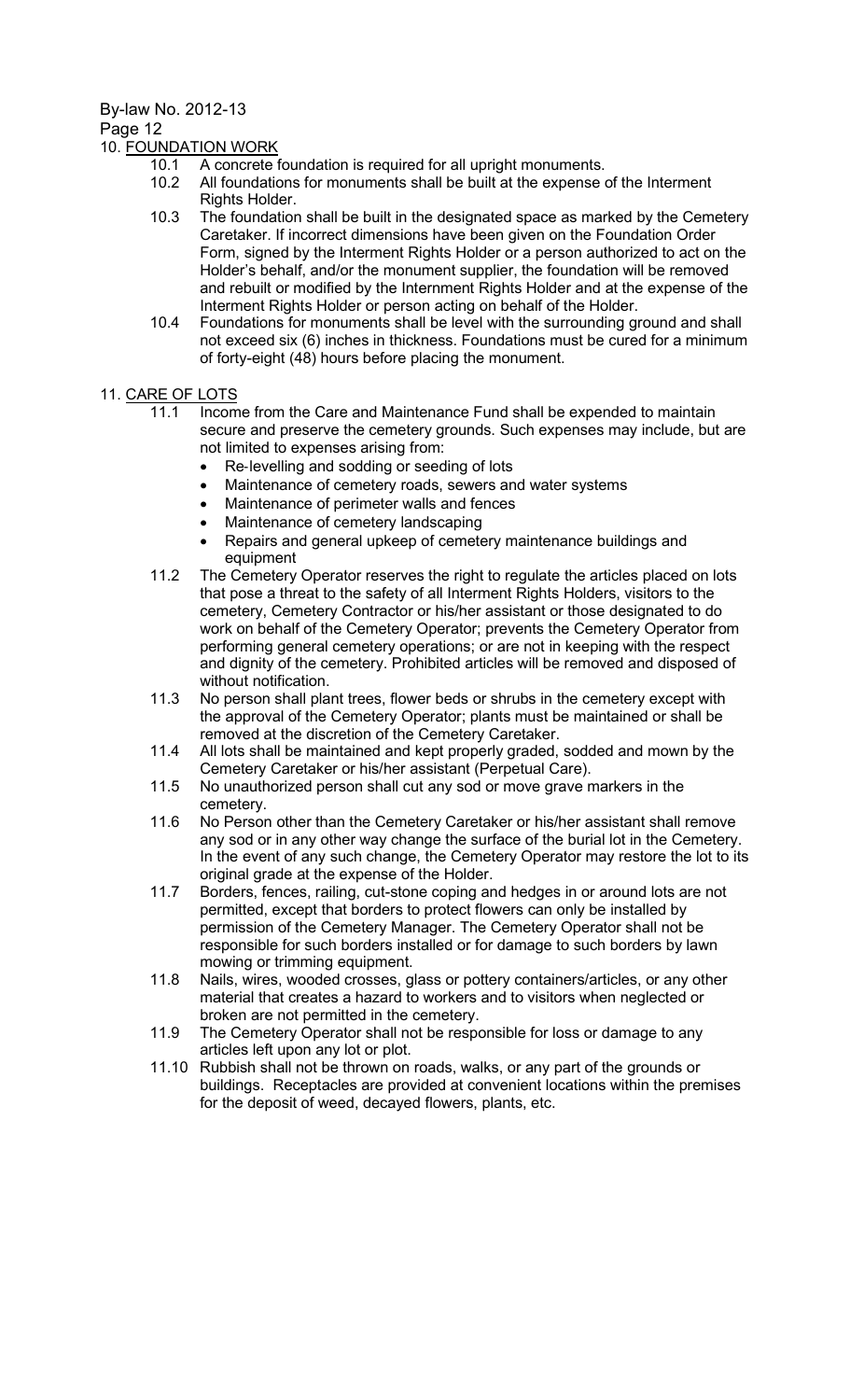### 12. CARE OF LOTS - FLOWERS

- 12.1 The Cemetery Operator reserves the right to remove all flowers, potted plants, wreaths and baskets of flowers when they become withered or unsightly, or for any other reasons such removals are in the best interest of the cemetery.
- 12.2 Flowers placed on a grave for a funeral shall be removed by the Cemetery Caretaker or his/her assistant after a reasonable time to protect the sod and maintain the tidy appearance of the cemetery.
- 12.3 Flower beds are permitted in front of upright monuments and markers located at the head of lots, but must not exceed the size of the grave. Where there is no monument, flower beds can be planted not to exceed the size of the grave.
- 12.4 In the event that a flower bed located on a lot impedes a regular interment, the Cemetery Caretaker or his/her assistant may need to remove such flower bed. It is the responsibility of the lot owner to replace such flower bed if desired.
- 12.5 Any shrubs or flowers not attended to by June  $1<sub>st</sub>$  of each year may be cleaned up/removed by the Cemetery Caretaker or his/her assistant. All annual flowers must be removed or cleaned up and flower vases must be removed or turned down by October 15th of each year.
- 12.6 No glass containers shall be used for flowers.<br>12.7 Artificial flowers, artificial wreaths without glas
- Artificial flowers, artificial wreaths without glass covers, potted plants, etc. are permitted to be placed on a lot after November  $15<sub>th</sub>$  of each year. Artificial wreaths must be securely fastened to the monument, or where there is not monument, mounted on a stand of at least 76.20 (30 inches) high securely anchored to the ground.
- 12.8 To preserve the proper appearance of the grounds, artificial wreaths, flower arrangements and potted plants placed on a lot must be removed before April 1st of each year; otherwise the Cemetery Caretaker or his/her assistant will remove and dispose of them.
- 13. CONTRACTOR PROVISIONS
	- 13.1 All cemetery by-laws apply to all contractors and all work carried out by contractors within the cemetery grounds.
	- 13.2 Any contractor who damages any lot, upright monument, marker or other structure, or otherwise does any injury in the Cemetery, shall be personally responsible for such damage or injury and in addition thereto, his/her employers shall be liable.
	- 13.3 Contractors, monument dealers and suppliers shall not enter the cemetery in the evening, weekends or statutory holidays, unless approval has been granted by the Cemetery Operator.
	- 13.4 No work will be performed at the cemetery except during the regular business hours of the cemetery.
	- 13.5 Contractors shall temporarily cease all operations if they are working during a funeral until the conclusion of the service. The Cemetery Operator reserves the right to temporarily cease contractor operations at their sole discretion if the noise of the work being performed by the contractor is deemed to be a disturbance to any funeral or public gathering within the cemetery.
	- 13.6 Contractors, monument dealers and suppliers shall lay wooden planks on the burial lots and paths over which heavy materials are to be moved in order to protect the surface from damage.
	- 13.7 Any contractor who has been requested by an Interment Rights Holder to perform any type of work is required to contact the Cemetery Manager for permission to perform such work.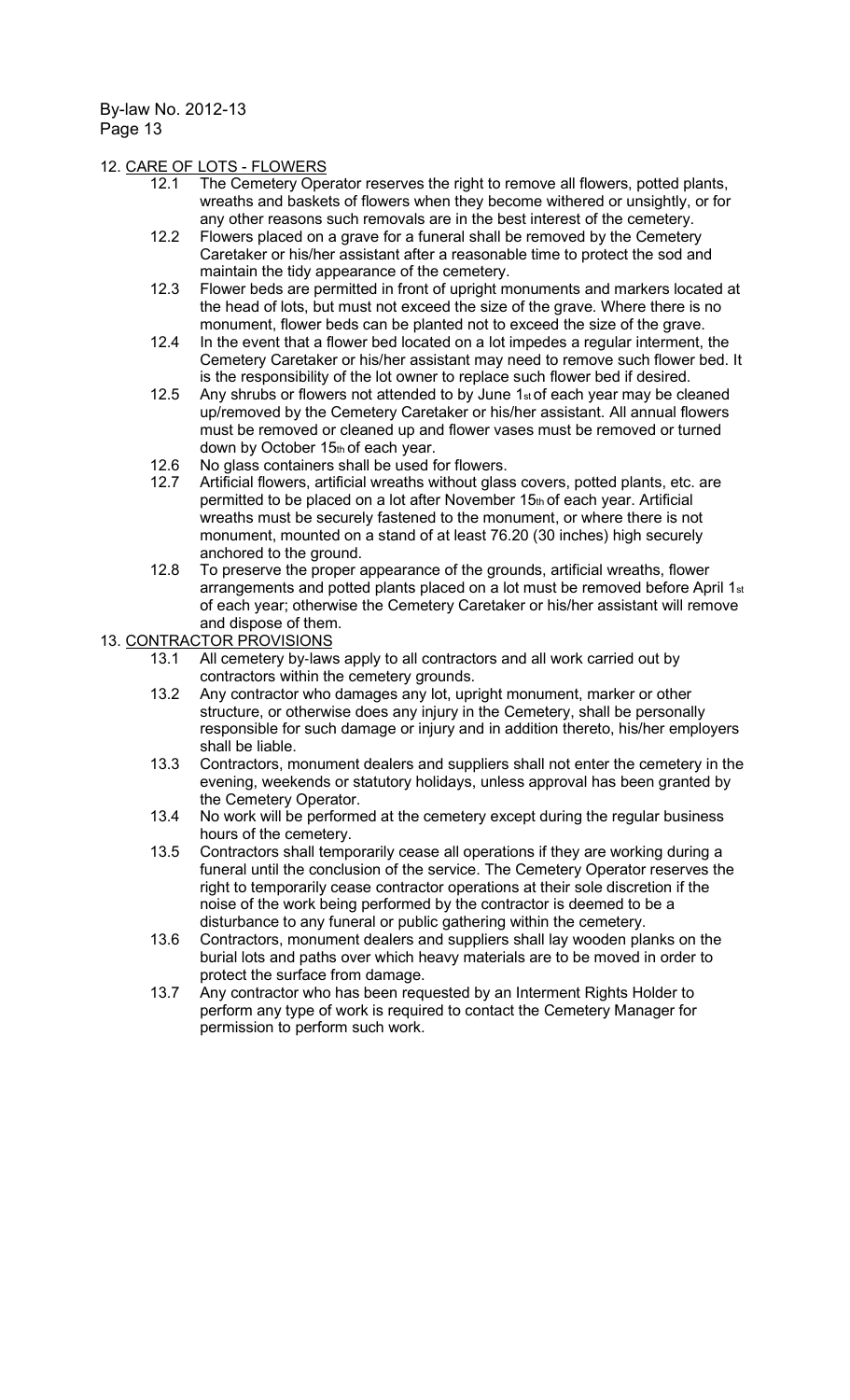#### 14. RULES FOR VISITORS

- 14.1 All visitors should conduct themselves in a quiet manner that shall not disturb any service being held.
- 14.2 Any person disturbing the quiet and good order of the cemetery by noise or other improper conduct or who violates these rules, shall be expelled from the grounds.
- 14.3 The Cemetery Caretaker and his/her assistant are empowered to preserve order and decorum in the Cemetery.
- 14.4 No person may damage, destroy, remove or deface any property within the cemetery.
- 14.5 Any person who, in the cemetery, damages or moves any tree, plant, marker, fence, structure or other thing usually erected, planted or placed in a cemetery is liable to the Municipality and any Interment Rights Holder who, as a result, incurs damage. The amount of damages shall be the amount required to restore the cemetery to the state that it was in before anything was damaged or moved by the person liable.
- 14.6 No parades other than funeral possessions shall be admitted to or be organized within the cemetery.
- 14.7 Children under the age of twelve (12) are welcome on the cemetery grounds when accompanied by an adult, who shall be responsible for their good conduct and shall see that they do not run over the lots or climb upon the monuments.
- 14.8 Vehicles within the cemetery shall be driven at a moderate rate of speed and shall not leave the roadways.
- 14.9 No all-terrain vehicles or snowmobiles are allowed in the cemetery.
- 14.10 Proprietors of vehicles and other drivers shall be held responsible for any damage done by their vehicles.
- 14.11 Discharging of firearms, other than in regular volleys at burial services is prohibited in and around the cemetery.
- 14.12 Dogs and other pets must be restrained by a proper leash and accompanied by their owner. Every owner of a dog shall remove forthwith, and sanitarily dispose of excrement left by the dog or other pet on the cemetery property.
- 14.13 Any complaints by Interment Rights Holders or visitors should be made to the Cemetery Manager and not the workers on the grounds and controversies with workers or other on the grounds are to be avoided.
- 14.14 No signs, notices, or advertising of any kind shall be allowed within the cemetery except those placed by the Cemetery Operator.
- 14.15 No picnic party shall be permitted in the cemetery.

#### 15. ABANDONED CEMETERIES

No burials shall be permitted in the abandoned cemeteries located within the Township of Emo.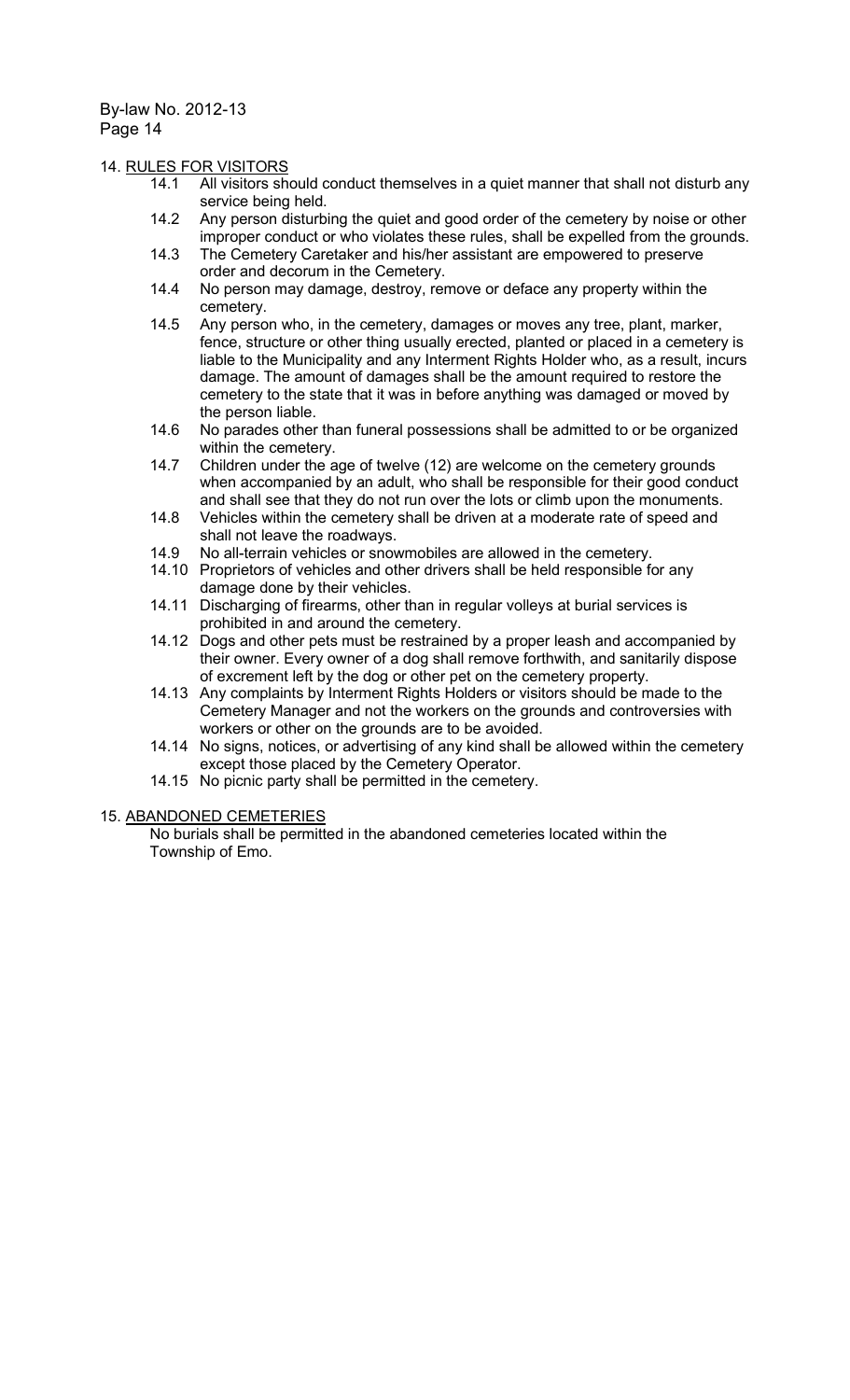#### 16. EFFECTIVE DATE

This Bylaw shall come into force and take effect on the day it receives the approval of the Ministry of Consumer Services, Cemeteries Regulation Unit.

Any Bylaw or Bylaws of the Township of Emo inconsistent with the provisions of this Bylaw are hereby rescinded.

Bylaw 97-07 and any amendments thereto are hereby rescinded.

Everyone who contravenes a section of this Bylaw is guilty of an offence and on conviction is liable to a penalty as provided for under the Provincial Offences Act.

Enacted and passed this 30<sup>th</sup> day of August, 2012 as witnessed by the Seal of the Corporation and the hands of its proper Officers.

THIS BY-LAW READ A FIRST, SECOND AND THIRD TIME IN OPEN COUNCIL AND FINALLY PASSED THIS 30TH DAY OF AUGUST, 2012.

 $\frac{1}{\sqrt{2}}$  ,  $\frac{1}{\sqrt{2}}$  ,  $\frac{1}{\sqrt{2}}$  ,  $\frac{1}{\sqrt{2}}$  ,  $\frac{1}{\sqrt{2}}$  ,  $\frac{1}{\sqrt{2}}$  ,  $\frac{1}{\sqrt{2}}$  ,  $\frac{1}{\sqrt{2}}$  ,  $\frac{1}{\sqrt{2}}$  ,  $\frac{1}{\sqrt{2}}$  ,  $\frac{1}{\sqrt{2}}$  ,  $\frac{1}{\sqrt{2}}$  ,  $\frac{1}{\sqrt{2}}$  ,  $\frac{1}{\sqrt{2}}$  ,  $\frac{1}{\sqrt{2}}$ 

 $\frac{1}{\sqrt{2}}$  ,  $\frac{1}{\sqrt{2}}$  ,  $\frac{1}{\sqrt{2}}$  ,  $\frac{1}{\sqrt{2}}$  ,  $\frac{1}{\sqrt{2}}$  ,  $\frac{1}{\sqrt{2}}$  ,  $\frac{1}{\sqrt{2}}$  ,  $\frac{1}{\sqrt{2}}$  ,  $\frac{1}{\sqrt{2}}$  ,  $\frac{1}{\sqrt{2}}$  ,  $\frac{1}{\sqrt{2}}$  ,  $\frac{1}{\sqrt{2}}$  ,  $\frac{1}{\sqrt{2}}$  ,  $\frac{1}{\sqrt{2}}$  ,  $\frac{1}{\sqrt{2}}$ 

Acting Mayor

CAO/Clerk-Treasurer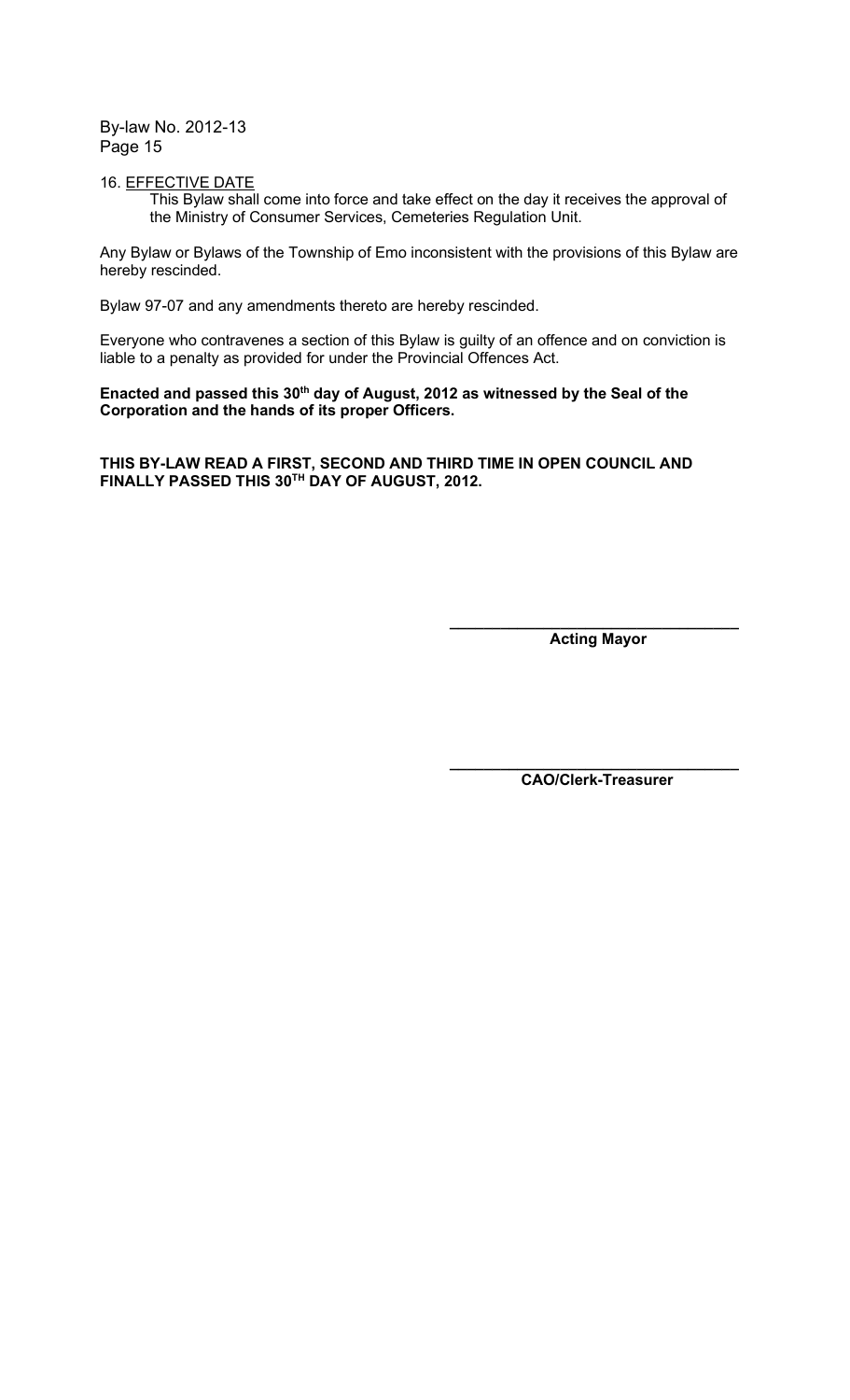### SCHEDULE 'B'

TOWNSHIP OF EMO

Emo Cemetery PO Box 520, Emo, Ontario P0W 1E0

# Interment Rights Certificate

This indenture, made on \_\_\_\_\_\_\_

Between: Emo Cemetery

Hereinafter called the Grantor, of the first part, and:

Hereinafter called the Grantee, to include the plural should more than one name appear above, of the second part.

 $\mathcal{L}_\text{max}$  , and the contract of the contract of the contract of the contract of the contract of the contract of the contract of the contract of the contract of the contract of the contract of the contract of the contr

Witness that for the sum of:

\$\_\_\_\_\_\_\_\_\_\_\_\_ plus \$\_\_\_\_\_\_\_\_\_\_H.S.T. of which \$\_\_\_\_\_\_\_\_\_\_\_\_ is set aside in the Care and Maintenance fund.

The Grantor does hereby sell to the Grantee, interment rights in the following locations:

Block No. **Example 3** Grave/Lot No.

Area of \_\_\_\_\_\_\_\_\_\_ square feet

The Grantee, by acceptance of this certificate indicated that the Bylaw governing the operation of the cemetery has been received and read, and agrees to be guided by the said Bylaw as well as the provisions of the Cemeteries Act (Revised) as if these were included as part of this certificate.

This certificate cannot be transferred. It must be returned to the Emo Cemetery, who will issue a new certificate to the transferee.

With respect to the erection or installation of markers, the Grantee agrees to abide by the Bylaw of the cemetery, wherein restrictions on the erection or installation of markers are given and by which Bylaw is attached hereto.

Clerk

 $\mathcal{L}_\text{max}$  , where  $\mathcal{L}_\text{max}$  and  $\mathcal{L}_\text{max}$  and  $\mathcal{L}_\text{max}$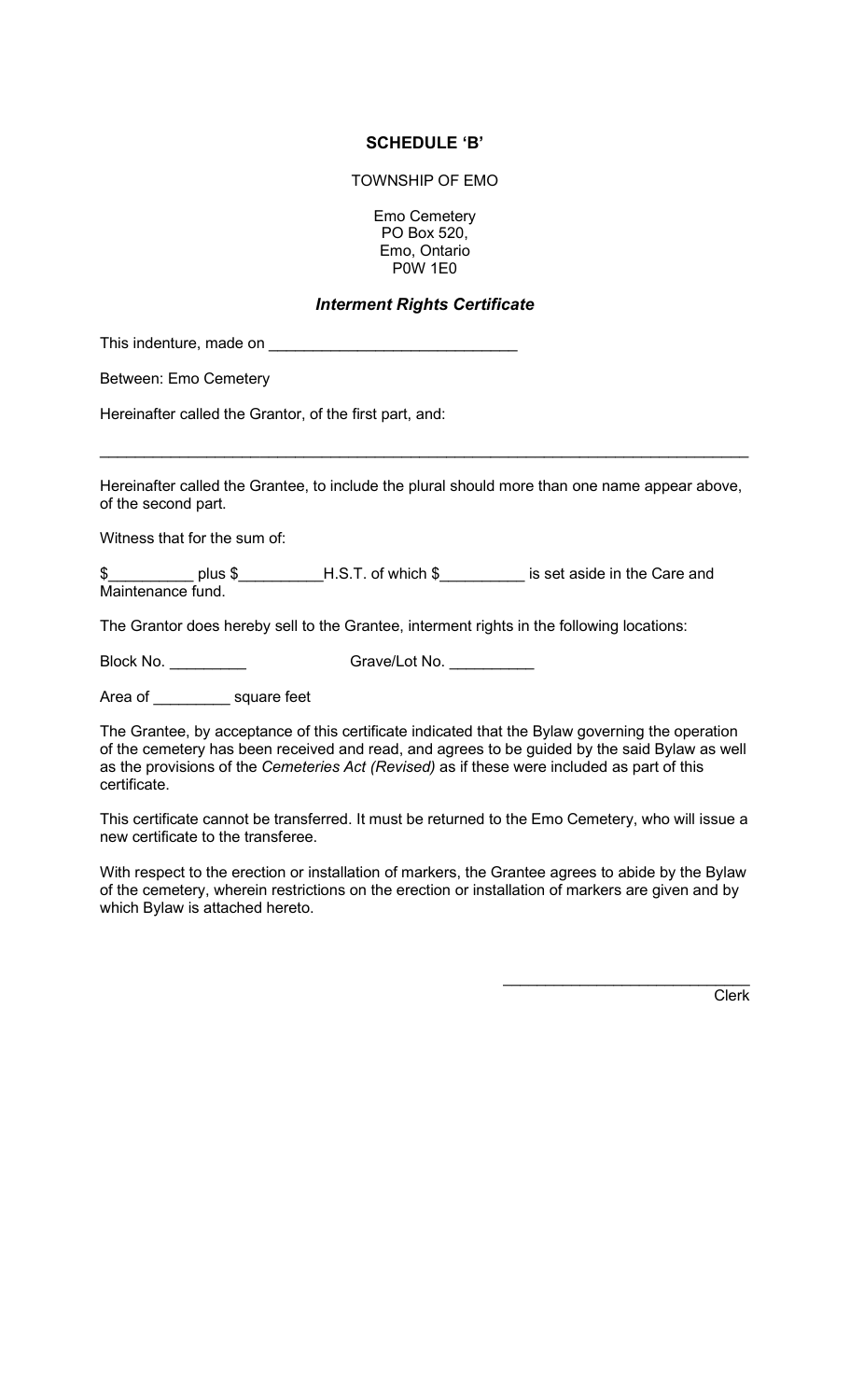# SCHEDULE 'D'

# DISINTERMENT

# CONSENT OF PLOT OWNER

|                          | I, ___________________________hereby consent to the disinterment and removal of the                                                                      |                               |
|--------------------------|----------------------------------------------------------------------------------------------------------------------------------------------------------|-------------------------------|
|                          |                                                                                                                                                          | in the                        |
|                          | Emo Cemetery, from Plot/Block No. __________ Lot/Grave No. ________, for reburial in                                                                     |                               |
|                          | in accordance with the provisions of the Cemeteries Act.                                                                                                 |                               |
|                          |                                                                                                                                                          |                               |
|                          |                                                                                                                                                          |                               |
|                          |                                                                                                                                                          | (Date) (signature- lot owner) |
|                          |                                                                                                                                                          | (address                      |
|                          | <b>CONSENT OF MEDICAL OFFICER OF HEALTH</b><br>I, 1. All the remains intered by consent to the disinterment and removal of the remains                   |                               |
|                          | of________________________________from Plot/Block No._______________,Lot/Grave No.________________                                                       |                               |
|                          | of the Emo Cemetery in compliance with the provisions of the Cemetery Act.                                                                               |                               |
| (date)                   | <u> 1980 - Johann Barbara, martxa alemaniar amerikan basar da da a shekara a shekara a shekara a shekara a sheka</u><br><b>Medical Officer of Health</b> |                               |
| TO BE COMPLETED BY CLERK |                                                                                                                                                          |                               |
| Date of removal          |                                                                                                                                                          |                               |
| in the presence of ___   | (Medical Officer of Health or representative)                                                                                                            |                               |
| and                      | (Township Superintendent or his designate)                                                                                                               |                               |

**Clerk** 

 $\mathcal{L}_\text{max}$  , where  $\mathcal{L}_\text{max}$  is the set of the set of the set of the set of the set of the set of the set of the set of the set of the set of the set of the set of the set of the set of the set of the set of the se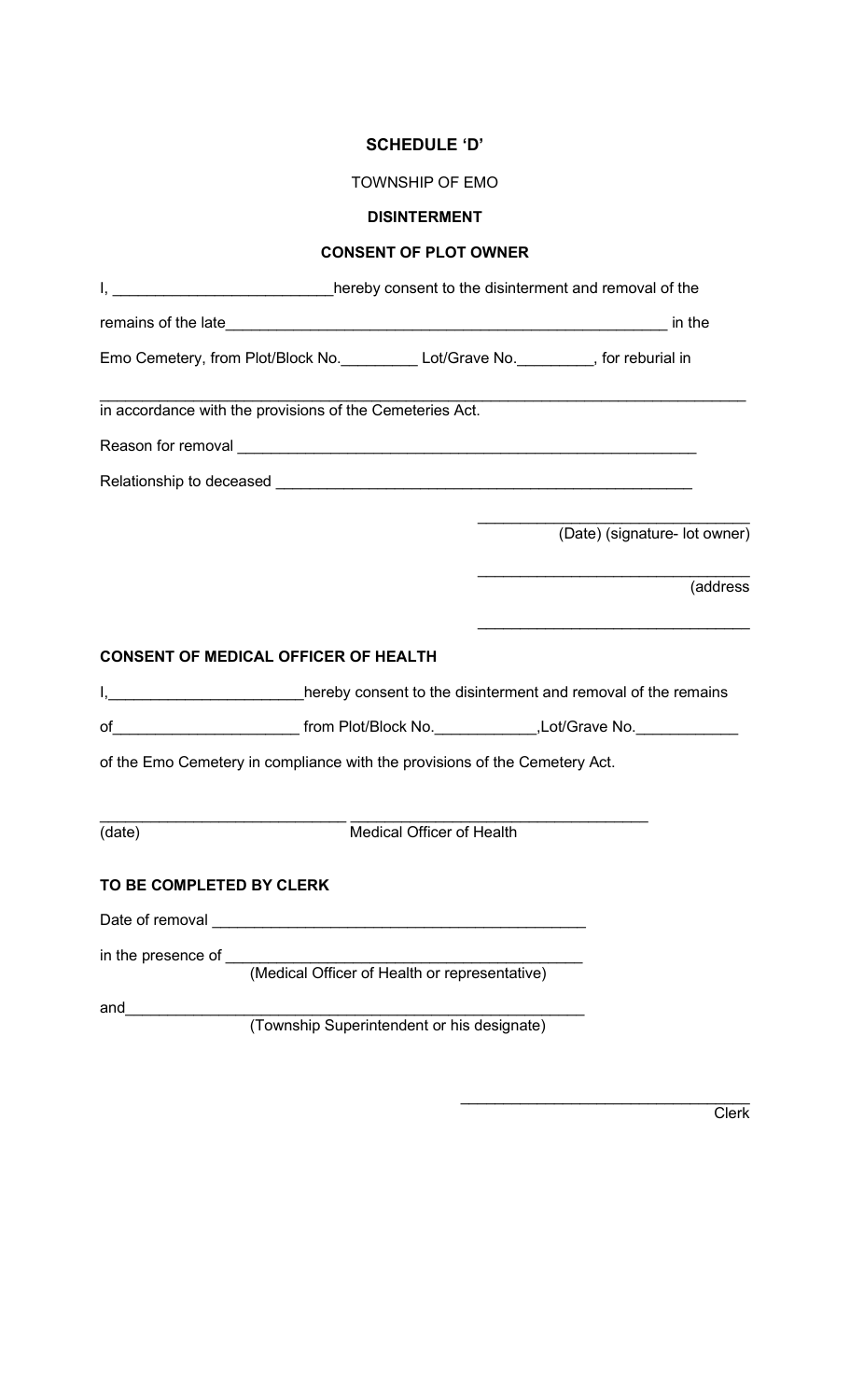#### SCHEDULE 'C'

TOWNSHIP OF EMO P.O. Box 520 Emo, Ontario P0W 1E0

#### CONTRACT FOR PURCHASE OF INTERMENT RIGHTS AND SERVICES Order for Internment

|                                 | Plot/Block No. Lot/Grave No. Lot/Grave No.                                       | _Date__________________________ |
|---------------------------------|----------------------------------------------------------------------------------|---------------------------------|
|                                 | Area of _________ square feet PreArrangement ___                                 |                                 |
| Resident ____ Non-Resident ____ |                                                                                  | Cremains___ Casket ___          |
|                                 |                                                                                  |                                 |
|                                 |                                                                                  |                                 |
|                                 |                                                                                  |                                 |
|                                 |                                                                                  |                                 |
|                                 |                                                                                  |                                 |
|                                 |                                                                                  |                                 |
|                                 |                                                                                  |                                 |
|                                 |                                                                                  |                                 |
|                                 | Religious /Church affiliation (if applicable)___________________________________ |                                 |
|                                 | <b>SERVICES</b>                                                                  |                                 |
| <b>Selling Price</b>            |                                                                                  | $\frac{1}{2}$                   |
| Interment fee                   |                                                                                  | $\frac{1}{2}$                   |
| Care and Maintenance            |                                                                                  | $\frac{1}{2}$                   |
| Repurchase Price                |                                                                                  | $\frac{1}{2}$                   |
| <b>Subtotal for Services</b>    |                                                                                  | $\frac{1}{2}$                   |
| H.S.T.                          |                                                                                  | $\frac{1}{2}$                   |
| <b>TOTAL</b>                    |                                                                                  | \$                              |

It is agreed between the parties that this contract is subject to the Bylaws of the Township of Emo and the Purchaser hereby acknowledges receipt of a copy of the Cemetery Bylaw of the Township of Emo.

Signature of Purchaser or Representative

 $\overline{\phantom{a}}$  , where  $\overline{\phantom{a}}$  , where  $\overline{\phantom{a}}$  , where  $\overline{\phantom{a}}$  , where  $\overline{\phantom{a}}$ 

Clerk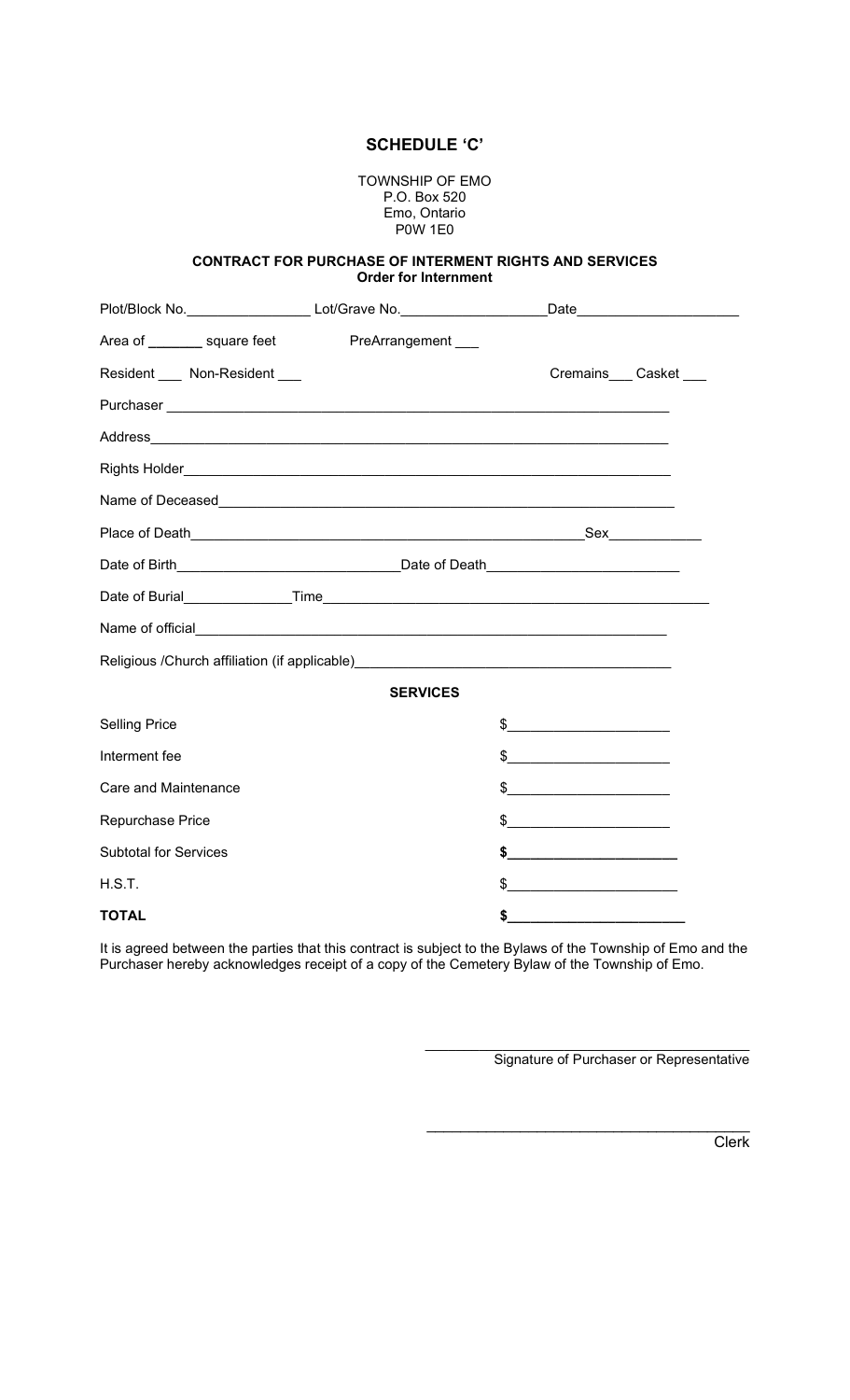# SCHEDULE 'C' continued...

### CONDITIONS OF CONTRACT

#### THE FOLLOWING TRUSTING PROVISIONS ARE IN EFFECT:

In Ground Burial 40% of the purchase price or \$250.00, whichever is greater

### CONTRIBUTION TO CARE AND MAINTENANCE FOR MARKER INSTALLATION:

| Flat memorial less than 173 square inches            | Nil      |
|------------------------------------------------------|----------|
| Flat memorial 173 square inches or more              | \$50.00  |
| Sloped memorial                                      | \$100.00 |
| Raised memorial                                      | \$100.00 |
| Upright memorial up to 4 feet in height or width     | \$100.00 |
| Upright memorial more than 4 feet in height or width | \$200.00 |

### A CONTRACT FOR THE PURCHASE OF INTERMENT RIGHTS INCLUDES:

The right of the purchaser, by written demand, to request the cemetery owner to repurchase the rights before they are used.

- $\square$  The cemetery owner shall repurchase the interments rights within thirty days from the date the written demand was received.
- □ The repurchase price of the interment rights shall be determined by establishing the amount paid by the purchaser for the rights, less the amount that the cemetery owner paid into the Care and Maintenance Fund, or the predecessor of such a fund, in respect of the interment rights.
- □ In accordance with the Bylaw of the cemetery, the following restrictions on the exercising of interment rights apply:
	- Refer to Part 7 of the Bylaw of the cemetery
- □ In exercising the interment rights contracted herein, the following documents are required: Death Certificate or Certificate of Cremation, Certificate of Interment Rights
- □ In accordance with the Bylaw of the cemetery, the following restrictions/requirements apply with respect to cemetery supplies and services purchased from a source other than the cemetery:
	- $\cdot$  Refer to Part 9 and Part 10 of the Bylaw of the cemetery
- □ If a purchaser transfers an interment right, the purchaser shall give notice of the transfer to the cemetery owner and return the original certificate of interment rights. The cemetery owner shall issue a new certificate of interment rights to the transferee.
- $\square$  In accordance with the Bylaw of the cemetery, the following restrictions on the transfer of interment rights apply:
	- $\cdot$  Refer to Part 7
- □ The resale of interment rights by the purchaser is prohibited.
- $\square$  The certificate of interment rights shall not be issued until the interment rights have been paid for.

#### A CONTRACT FOR THE PURCHASE OF PRE-NEED SUPPLIES OR SERVICES INCLUDES THE FOLLOWING CANCELLATION RIGHTS:

- □ The purchaser has the right to cancel the contract within the thirty-day period following the day that the contract is made.
- $\square$  The purchaser's right to cancel survives the thirty-day period until such time as the cemetery owner provides the cemetery supplies and services.
- □ The cemetery owner shall not provide the cemetery supplies and services until the expiry of the thrity-day period immediately following the day the contract is made.
- □ The purchaser must pay the service fee required under the Cemeteries Act if the right to cancel the contract is exercised more than thirty days after the contract is made. Such service is the lesser of 10% of the amount paid by the purchaser for the pre-need supplies or services, together with any income earned by the cemetery owner of the 10% since the purchase or \$200.00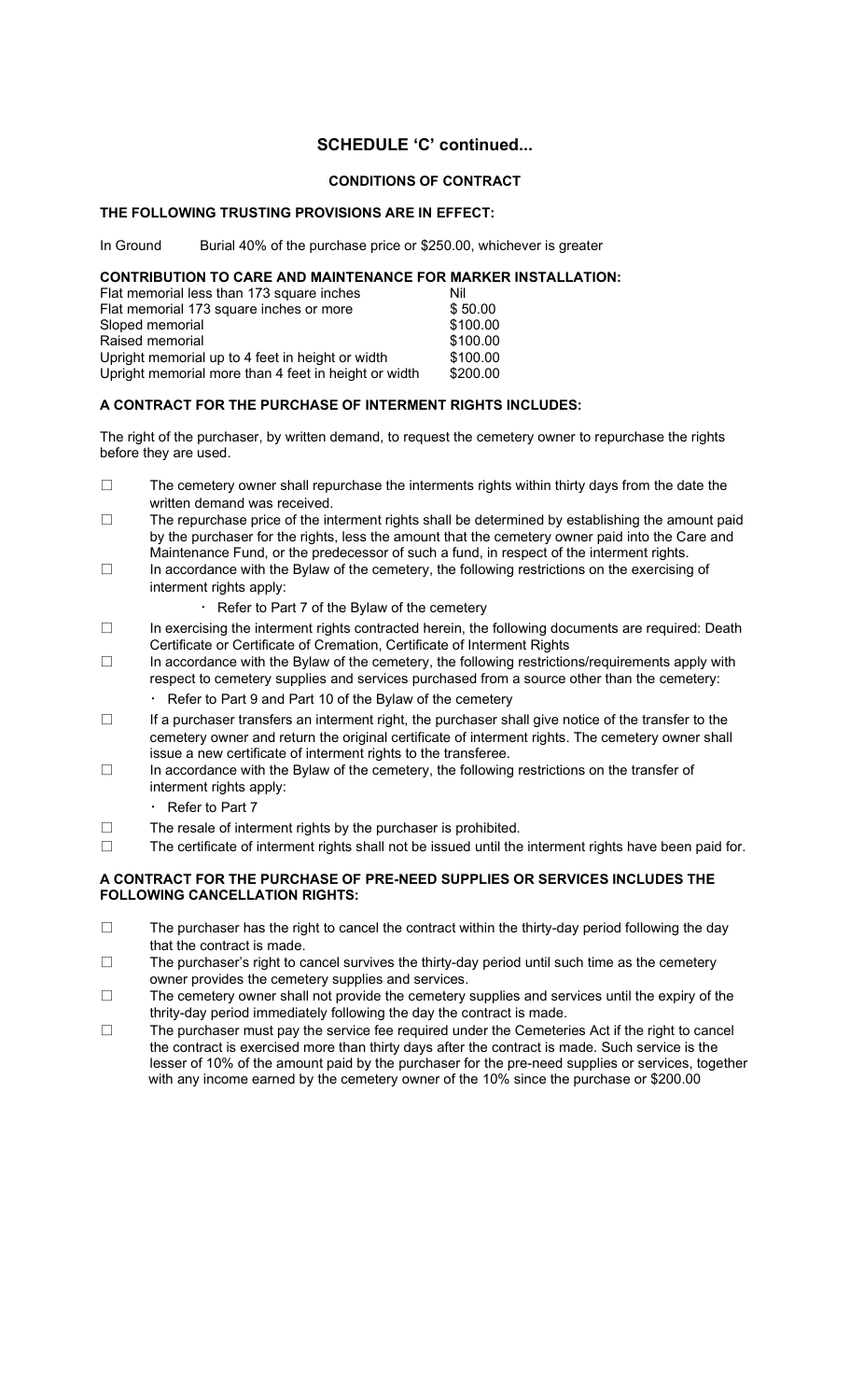# SCHEDULE 'E'

### TOWNSHIP OF EMO

# REQUEST FOR INSTALLATION OF MONUMENT

\_\_\_\_\_\_\_\_\_\_\_\_\_\_\_\_\_\_\_\_\_\_\_\_\_\_\_ \_\_\_\_\_\_\_\_\_\_\_\_\_\_\_\_\_\_\_\_\_\_\_\_\_\_\_\_\_\_\_\_\_

| (Name of Person or Company)                                                         |            | Name of Interment Rights Owner                     |                |                 |  |
|-------------------------------------------------------------------------------------|------------|----------------------------------------------------|----------------|-----------------|--|
| (Address)<br>Telephone No._________________________                                 |            | (Address)<br>Telephone No. _______________________ |                |                 |  |
|                                                                                     |            |                                                    |                |                 |  |
|                                                                                     |            |                                                    |                |                 |  |
| Block/Plot No. _____________________Lot/Grave No.______________                     |            |                                                    |                |                 |  |
|                                                                                     |            |                                                    |                |                 |  |
| Monument: Upright_________ Sloped __________ Raised _________ Flat__________        |            |                                                    |                |                 |  |
| Dimensions of die: Height__________ Width________ Depth__________                   |            |                                                    |                |                 |  |
| Dimensions of base: Height___________ Width________ Depth_________                  |            |                                                    |                |                 |  |
| Overall size including base: Height__________ Width________ Depth__________         |            |                                                    |                |                 |  |
| Description (including colour and design)                                           |            |                                                    |                |                 |  |
|                                                                                     |            |                                                    |                |                 |  |
| Payment of the Care and Maintenance Fees must accompany the memorial.<br>Date: 2008 |            | Signature                                          |                |                 |  |
| OFFICE USE ONLY<br>Approved                                                         | Denied     |                                                    |                |                 |  |
| Reason for denial                                                                   |            |                                                    |                |                 |  |
| Date__ ___________________________                                                  |            |                                                    |                |                 |  |
|                                                                                     |            | <b>Clerk</b>                                       |                |                 |  |
| <b>MONUMENTS</b>                                                                    | <b>Fee</b> |                                                    | <b>C&amp;M</b> | <b>TOTAL</b>    |  |
| FLAT MARKER - less than 173 sq.<br>inches                                           | \$100.00   |                                                    |                | $$100.00 + HST$ |  |
| FLAT MARKER - 173 sq. Inches or<br>more                                             | \$50.00    |                                                    | \$100.00       | $$150.00 + HST$ |  |
| <b>UPRIGHT MONUMENTS - up to</b><br>4 ft in height or width                         | \$100.00   |                                                    | \$200.00       | \$300.00 + HST  |  |
| <b>UPRIGHT MONUMENTS - over</b><br>4 ft in height or width                          | \$50.00    |                                                    | \$400.00       | \$450.00 + HST  |  |